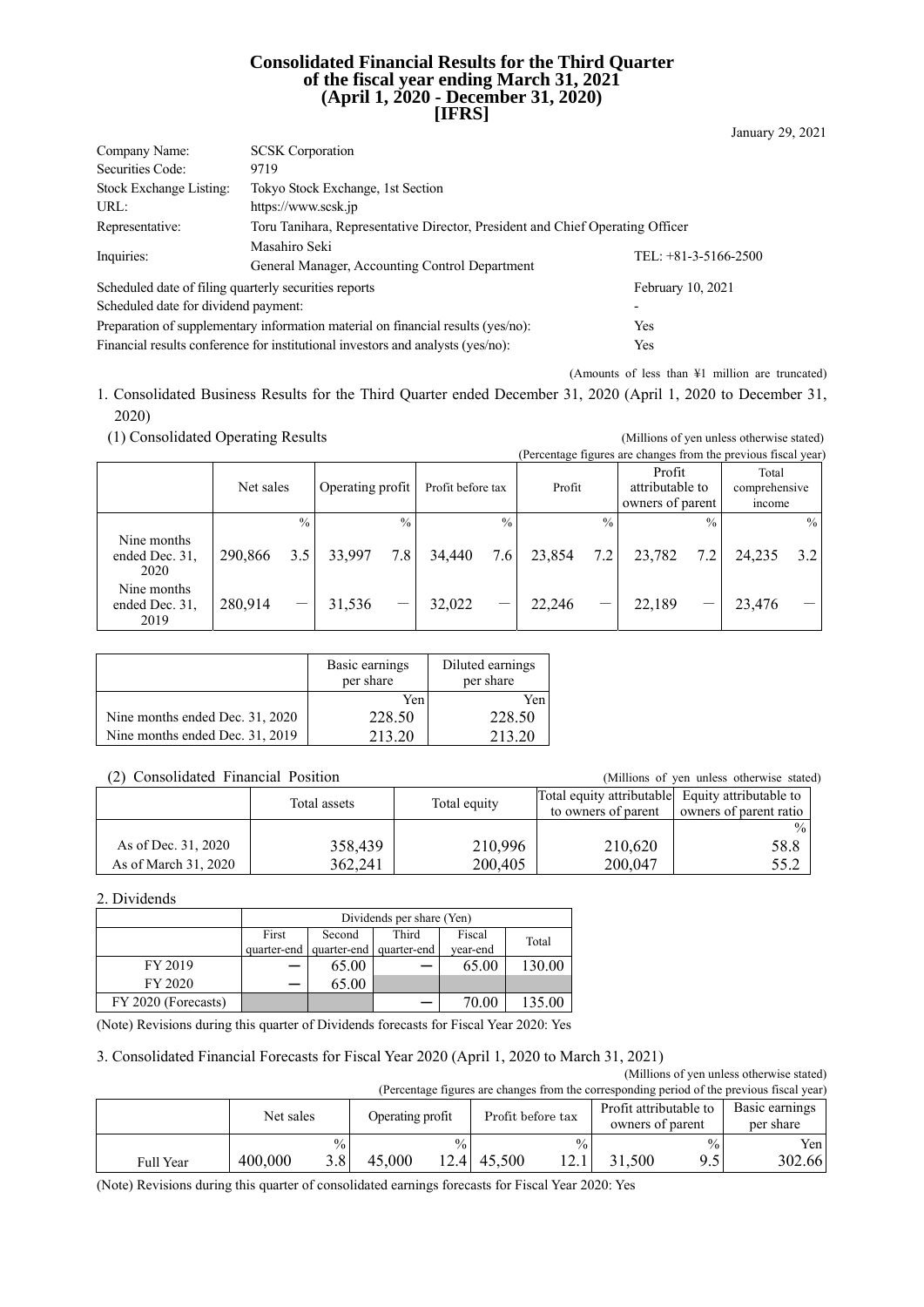### ※ Notes

- (1) Changes in significant subsidiaries during the period : Yes Excluded from consolidation: 1 (CSK-VC Sustainability Fund)
- (2) Changes in accounting policies and changes in accounting estimates
	- 1) Changes in accounting policies as required by IFRS standards: Yes
	- 2) Changes in accounting policies due to other reasons: None
	- 3) Changes in accounting estimates: None
- (3) Number of shares issued (Common stock)
	- 1) The number of shares issued as of the period-end (including treasury stock)

|    |                                                             | As of December 31, 2020 | 104,181,803 shares |
|----|-------------------------------------------------------------|-------------------------|--------------------|
|    |                                                             | As of March 31, 2020    | 104,181,803 shares |
| 2) | The number of shares of treasury stock as of the period-end |                         |                    |
|    |                                                             | As of December 31, 2020 | 129,771 shares     |
|    |                                                             | As of March 31, 2020    | 128,562 shares     |
| 3) | The average number of shares during the period              |                         |                    |
|    |                                                             | As of December 31, 2020 | 104,077,075 shares |
|    |                                                             | As of December 31, 2019 | 104,079,041 shares |
|    |                                                             |                         |                    |

※ Notification regarding the auditing process

- This financial report is not within the scope of the auditing process as prescribed by the Financial Instruments and Exchange Act.
- ※ Cautionary statement concerning appropriate use of financial forecasts and other explanatory notes
- Effective April 1, 2020, the Company has adopted International Financial Reporting Standards (IFRS). Accordingly, financial results figures from the transition date forward and from the fiscal year ended March 31, 2020, reflect IFRS standards. Information on the differences between financial results figures as calculated based on IFRS standards and those calculated based on the previously employed Japanese generally accepted accounting principles (J-GAAP) can be found in "(First year of IFRS application)" in "(5) Notes to Condensed Quarterly Consolidated Financial Statements" under "2. Consolidated financial statements."
- The financial forecasts contained in this document are based on the information currently available and certain assumptions deemed reasonable. Actual results may vary from these forecasts for various reasons. With regard to the assumptions on which financial forecasts are based and other explanatory notes in connection with the use of financial forecasts, please refer to "Consolidated Financial Forecast for the fiscal year ending March 31, 2021" on page 4.
- The Company will hold a results briefing for institutional investors and analysts on January 29, 2021. Materials used in the briefing, a transcript of the main questions and answers, and other related information will be published on the Company's website promptly thereafter.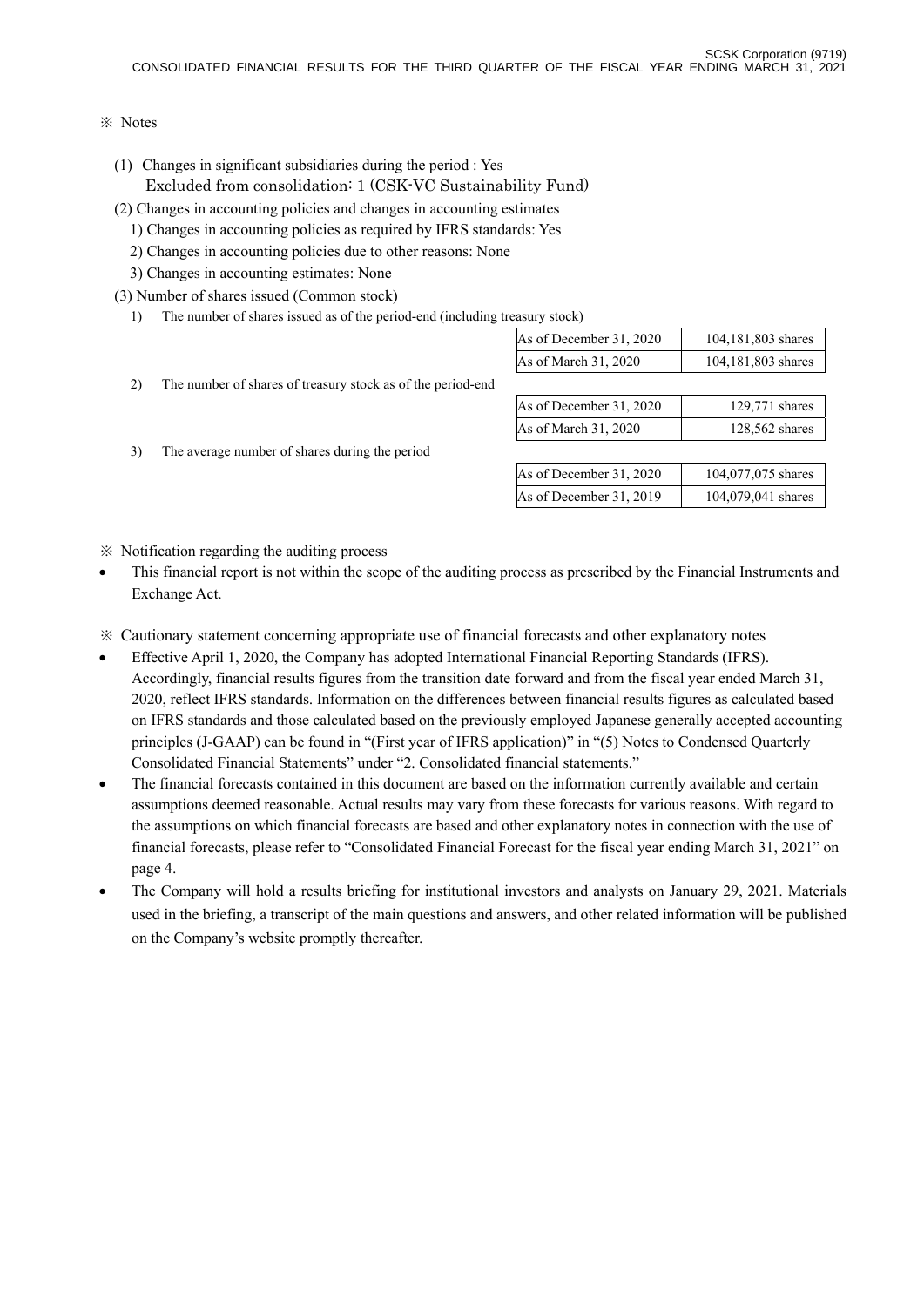# Contents

|     | 1. Qualitative information regarding operating results for the nine-month period ended December 31, 2020 $\cdots \cdots \cdots$ 2 |
|-----|-----------------------------------------------------------------------------------------------------------------------------------|
| (1) |                                                                                                                                   |
| (2) |                                                                                                                                   |
| (3) |                                                                                                                                   |
|     |                                                                                                                                   |
| (1) |                                                                                                                                   |
| (2) | Condensed Quarterly Consolidated Statements of Income and Comprehensive Income ······················ 7                           |
| (3) |                                                                                                                                   |
| (4) |                                                                                                                                   |
| (5) |                                                                                                                                   |
|     | (Notes to Going Concern Assumptions) (2008) (2008) (2008) (2018) (2018) (2018) (2018) (2018) (2018) (2018) (20                    |
|     |                                                                                                                                   |
|     |                                                                                                                                   |
|     |                                                                                                                                   |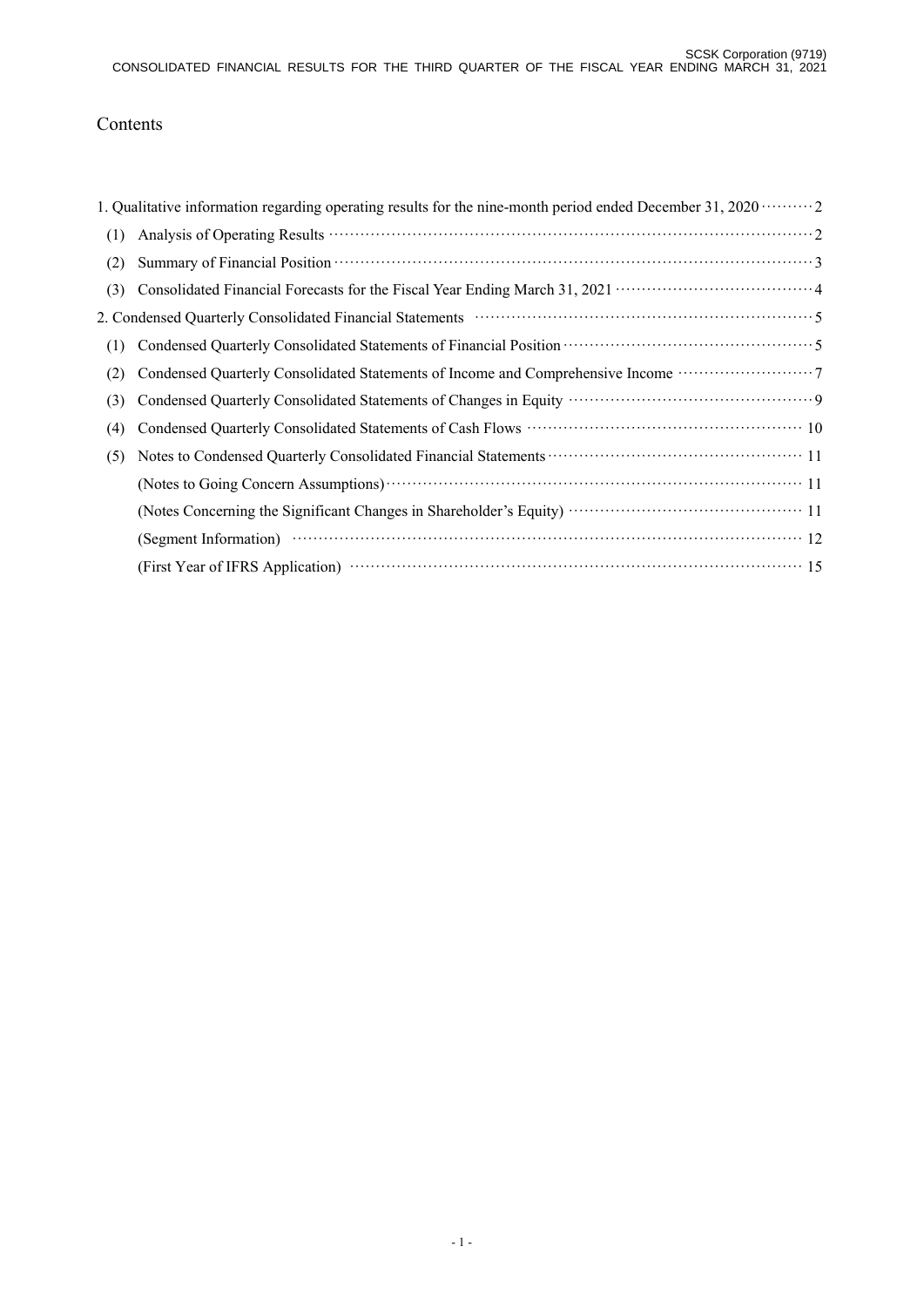# **1. Qualitative information regarding operating results for the nine-month period ended December 31, 2020 (1) Analysis of operating results**

In the nine-month period ended December 31, 2020, the Japanese economy began to recover, although the global COVID-19 pandemic continued to create an incredibly challenging operating environment, as a business sentiment of companies are on an improving trend.

The Japanese economy is anticipated to continue to recover as the effects of various policies and improvements in overseas economies take place in tandem with measures for preventing the spread of COVID-19. However, there is a need for careful monitoring of the trends surrounding the pandemic in Japan and overseas along with scrutiny when judging economic trends for the purpose of making management decisions going forward.

In this economic environment, the outlook for when we will overcome of the global COVID-19 pandemic is still unclear, and therefore IT investment at client companies varies from company to company. However, client companies continue to be motivated to invest in IT, including investment in DX-related businesses and investment demand amid new normal initiatives.

In the SCSK Group, there is concern for future downturns in the performance of clients in case of the business environment deteriorations in the manufacturing industry. Meanwhile, there have been signs of recovery in investment demand, including demand for next-generation system development and system upgrades, and continued demand for strategic business investment. There are also signs of progress in investment projects that require time for decision-making.

In the distribution industry, conditions were firm, supported by IT investment demand for purposes such as developing restructuring core system etc.

In the financial industry, demand for IT investment for the reinforcement and expansion of overseas operations for the purpose of augmenting and growing operations is expected to remain consistent going forward, and packaged software/hardware sales such as licenses increased.

In addition, demand for various cloud-based IT services has been consistent against a backdrop of a strong appetite among these companies for investment to heighten operational efficiency and productivity and shortages of in-house IT engineers at customer companies. In addition, continuous demand was seen for investment in redevelopment of core systems to address software approaching the end of service periods.

Amid the ongoing trend toward non-face-to-face and contact-free, mainly remote work, following the COVID-19 pandemic, we believe that investment demand will continue in strategic IT investments, such as the sophistication of customer contact points and the restructuring of systems in anticipation of DX.

Net sales in the nine-month period ended December 31, 2020, increased 3.5% year on year, to ¥290,866 million. System sales declined as a reaction to the sales of network equipment to the communications industry. However, in the second quarter onwards, amid an improving trend in economic activity, sales increased in system development, maintenance operations, and services, including Minori Solutions Co., Ltd., which was newly consolidated.

Gross profit was up as a result of higher sales, lower unprofitable projects, and the effect of recording additional performance bonus payment expenses in the fiscal year ended March 31, 2020. Selling, general and administrative expenses were up due to higher expenses associated with a rise in personnel expenses following revisions to compensation systems instituted as part of the initially planned introduction of new human resource systems as well as an influx of new employees and the expenses incorporated through the consolidation of Minori Solutions. These higher expenses outweighed the reductions in incidental expenses for business trips and entertainment, which were curtailed due to the COVID-19 pandemic. As a result of the above, operating profit was up 7.8% year on year, to ¥33,997 million.

Profit attributable to owners of parent increased 7.2% year on year, to ¥23,782 million, as a result the rise in operating profit.

In the pursuit of further growth, the SCSK Group will be promoting sustainability management as a growth strategy.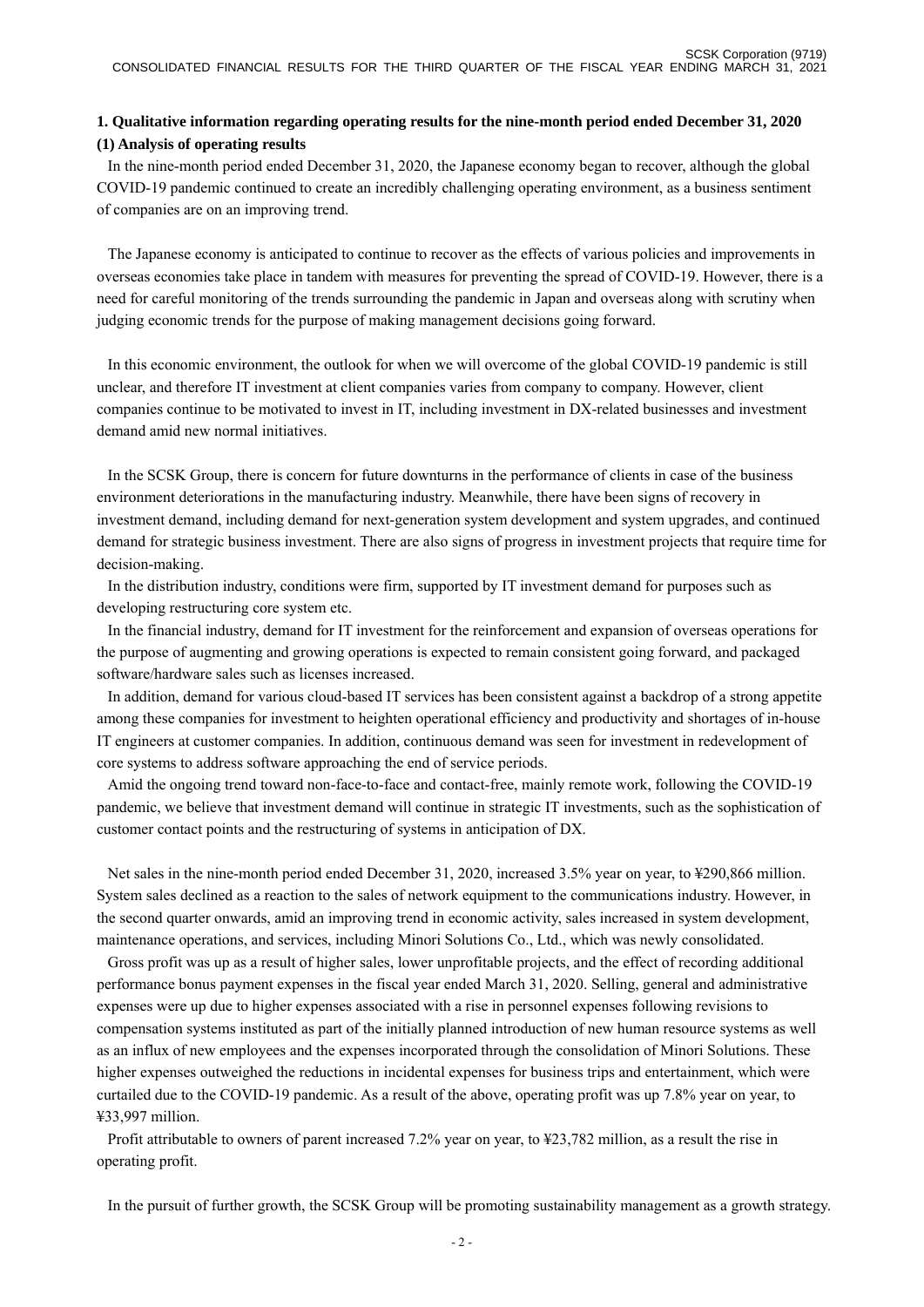Positioning its corporate philosophy and materiality items as the Group's purpose, the SCSK Group will pursue its vision of becoming a co-creative IT company in 2030 with the goal of achieving sustainable development together with society. In its new medium-term management plan, the Group has defined three core strategies—core business innovation, commercialization of DX, and investment in people—and three managerial foundation reinforcement measures—augmentation of comprehensive Group capabilities, promotion of management that fully exercises our employees' potential, and fostering of co-creation-oriented corporate culture. These core strategies and managerial foundation reinforcement measures will be advanced to grow the Group's business on a global scale and move it toward the realization of its vision.

### **(2) Summary of financial position**

Cash and cash equivalents ("cash") as of December 31, 2020, decreased ¥11,616 million compared to March 31, 2020, to ¥100,078 million. The increase or decrease in each cash flow type and the main factors for such changes are as follows.

### (Cash flow from operating activities)

Net cash provided by operating activities was ¥35,432 million.

The main cash inflow factors were profit before tax of ¥34,440 million, depreciation and amortization of ¥13,470 million, decrease in trade and other receivables of ¥10,822 million, and increase in contract liabilities of ¥2,473 million. The main cash outflow factors were increase in contract assets of ¥4,107 million, decrease in trade and other payables of ¥4,547 million, decrease in employee benefits of ¥5,623 million, and income taxes paid of ¥7,687 million.

### (Cash flow from investing activities)

Net cash used in investing activities was ¥16,658 million.

The main cash outflow factors were purchase of property, plant and equipment of ¥11,697 million and purchase of intangible assets of ¥3,374 million.

#### (Cash flow from financing activities)

Net cash used in financing activities was ¥30,172 million.

The main cash inflow factor was proceeds from short-term borrowings of ¥15,500 million. The main cash outflow factors were payments for repayments of loans and redemption of bonds of ¥25,800 million, repayment of lease liabilities of ¥6,285 million, ¥6,763 million for the year-end dividend of the fiscal year ended March 31, 2020 (¥65.0 per share), and ¥6,763 million for the interim dividend of the fiscal year ending March 31, 2021 (¥65.0 per share).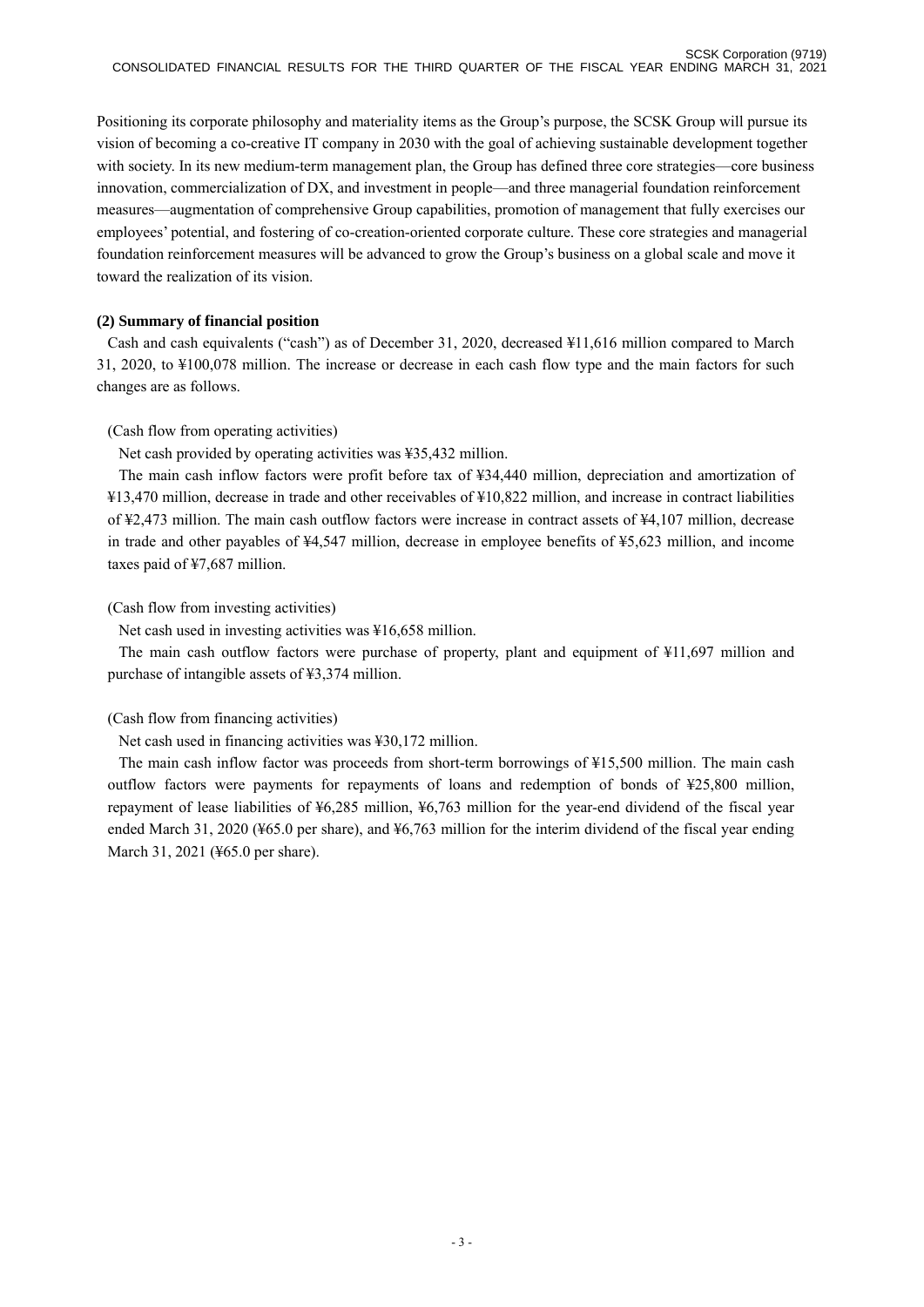### **(3) Consolidated Financial Forecasts for the Fiscal Year Ending March 31, 2021**

SCSK Corporation ("The Company") has chosen to revise the forecasts for the fiscal year ending March 31, 2021, that were announced on April 28, 2020, as follows in reflection of recent business trends.

| (Millions of yen unless otherwise stated)                          |           |         |                                    |                                               |                             |  |  |
|--------------------------------------------------------------------|-----------|---------|------------------------------------|-----------------------------------------------|-----------------------------|--|--|
|                                                                    | Net Sales |         | Operating Profit Profit before tax | Profit<br>attributable to<br>owners of parent | Basic earnings per<br>share |  |  |
| Previous Forecast (A)                                              | 380,000   | 41,000  | 41,700                             | 29,000                                        | Yen<br>278.64               |  |  |
| Revised Forecast (B)                                               | 400,000   | 45,000  | 45,500                             | 31,500                                        | Yen<br>302.66               |  |  |
| Change $(B-A)$                                                     | 20,000    | 4,000   | 3,800                              | 2,500                                         |                             |  |  |
| Change $(\% )$                                                     | 5.3%      | $9.8\%$ | $9.1\%$                            | $8.6\%$                                       |                             |  |  |
| (For reference)<br>Results for fiscal year<br>ended March 31, 2020 | 385,295   | 40,048  | 40,578                             | 28,765                                        | Yen<br>276.38               |  |  |

The COVID-19 pandemic has resulted in substantial stagnancy in consumer spending and economic activity, creating a situation in which it is difficult to project trends in clients' IT investment demand. Meanwhile, there were signs of recovery in the operating environment for the IT services industry. One factor underscoring these signs was higher demand for digitization for the purpose of developing remote working and other non-face-toface, contact-free working styles and business practices in response to the pandemic. Another factor was a rise in demand for digital transformation- and business innovation-related IT investment aimed at addressing the rapidly changing operating environment.

In this environment, net sales, operating profit, profit before tax, and profit attributable to owners of parent are projected to surpass initial forecasts in view of the third-quarter performance and recent order trends. Accordingly, the Company has chosen to institute an upward revision to its full-year forecasts for consolidated performance.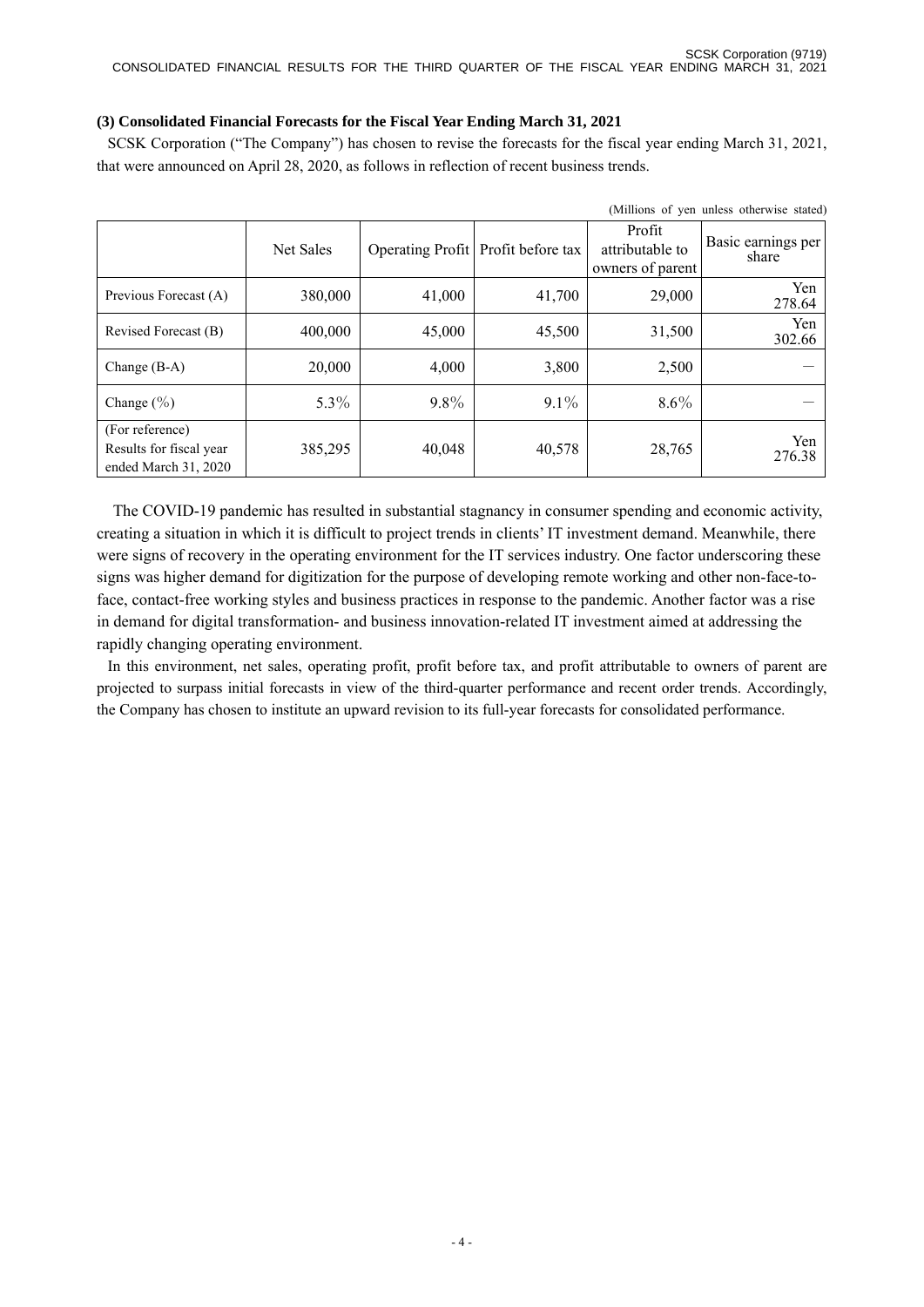# 2. Condensed Quarterly Consolidated Financial Statements

# **(1) Condensed Quarterly Consolidated Statements of Financial Position**

|                                                  |                                         |                     | (Millions of Yen)   |
|--------------------------------------------------|-----------------------------------------|---------------------|---------------------|
|                                                  | As of Apr. 1, 2019<br>(Transition Date) | As of Mar. 31, 2020 | As of Dec. 31, 2020 |
| Assets                                           |                                         |                     |                     |
| Current assets                                   |                                         |                     |                     |
| Cash and cash equivalents                        | 106,413                                 | 111,695             | 100,078             |
| Trade and other receivables                      | 64,543                                  | 66,772              | 55,766              |
| Contract assets                                  | 11,859                                  | 13,765              | 17,869              |
| Inventories                                      | 8,331                                   | 10,071              | 7,192               |
| Income taxes receivable                          | 56                                      | 24                  | 395                 |
| Other financial assets                           |                                         | 412                 | 80                  |
| Other current assets                             | 9,295                                   | 11,149              | 12,999              |
| Total current assets                             | 200,499                                 | 213,891             | 194,382             |
| Non-current assets                               |                                         |                     |                     |
| Property, plant and equipment                    | 56,731                                  | 61,546              | 67,353              |
| Right-of-use assets                              | 25,772                                  | 26,099              | 39,192              |
| Goodwill and intangible assets                   | 8,433                                   | 25,242              | 26,101              |
| Investments accounted for using<br>equity method | 6,070                                   | 7,253               | 8,376               |
| Other receivables                                | 7,613                                   | 7,890               | 8,015               |
| Other financial assets                           | 6,346                                   | 5,739               | 7,485               |
| Deferred tax assets                              | 18,951                                  | 12,967              | 5,878               |
| Other non-current assets                         | 1,576                                   | 1,610               | 1,654               |
| Total non-current assets                         | 131,497                                 | 148,350             | 164,057             |
| Total assets                                     | 331,996                                 | 362,241             | 358,439             |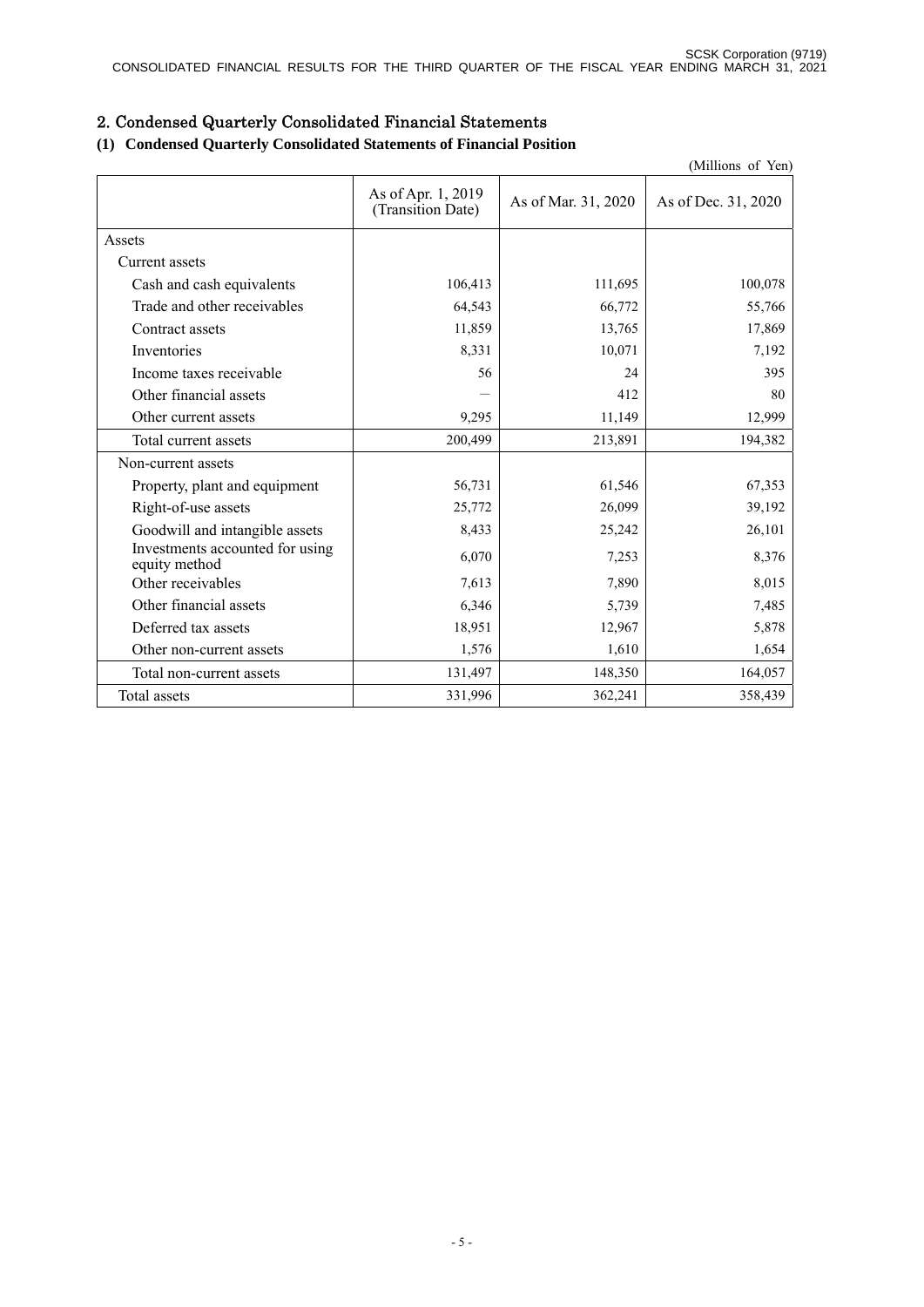SCSK Corporation (9719) CONSOLIDATED FINANCIAL RESULTS FOR THE THIRD QUARTER OF THE FISCAL YEAR ENDING MARCH 31, 2021

|                                                  |                                         |                     | (Millions of Yen)   |
|--------------------------------------------------|-----------------------------------------|---------------------|---------------------|
|                                                  | As of Apr. 1, 2019<br>(Transition Date) | As of Mar. 31, 2020 | As of Dec. 31, 2020 |
| Liabilities                                      |                                         |                     |                     |
| <b>Current liabilities</b>                       |                                         |                     |                     |
| Trade and other payables                         | 29,007                                  | 32,306              | 27,145              |
| <b>Contract liabilities</b>                      | 10,449                                  | 12,638              | 15,087              |
| Employee benefits accruals                       | 9,436                                   | 12,054              | 6,379               |
| Bonds and borrowings                             | 15,035                                  | 25,397              | 25,090              |
| Lease liabilities                                | 7,552                                   | 6,601               | 8,746               |
| Other financial liabilities                      | 30                                      |                     | 2                   |
| Income taxes payable                             | 3,710                                   | 3,773               | 164                 |
| Provisions                                       | 398                                     | 511                 | 186                 |
| Other current liabilities                        | 3,635                                   | 8,275               | 3,699               |
| Total current liabilities                        | 79,254                                  | 101,559             | 86,502              |
| Non-current liabilities                          |                                         |                     |                     |
| Bonds and borrowings                             | 39,965                                  | 29,927              | 19,958              |
| Lease liabilities                                | 20,428                                  | 21,127              | 31,617              |
| Other payables                                   | 154                                     | 207                 | 196                 |
| Other financial liabilities                      | $\Omega$                                |                     |                     |
| Employee benefits                                | 2,923                                   | 5,821               | 5,841               |
| Provisions                                       | 2,779                                   | 3,115               | 3,251               |
| Other non-current liabilities                    | 83                                      | 75                  | 75                  |
| Total non-current liabilities                    | 66,335                                  | 60,276              | 60,940              |
| <b>Total liabilities</b>                         | 145,589                                 | 161,835             | 147,443             |
| Equity                                           |                                         |                     |                     |
| Share capital                                    | 21,152                                  | 21,152              | 21,152              |
| Retained earnings                                | 162,317                                 | 177,828             | 188,085             |
| Treasury shares                                  | $-277$                                  | $-281$              | $-289$              |
| Other components of equity                       | 2,216                                   | 1,347               | 1,672               |
| Total equity attributable to<br>owners of parent | 185,409                                 | 200,047             | 210,620             |
| Non-controlling interests                        | 997                                     | 358                 | 375                 |
| Total equity                                     | 186,407                                 | 200,405             | 210,996             |
| Total liabilities and equity                     | 331,996                                 | 362,241             | 358,439             |

- 6 -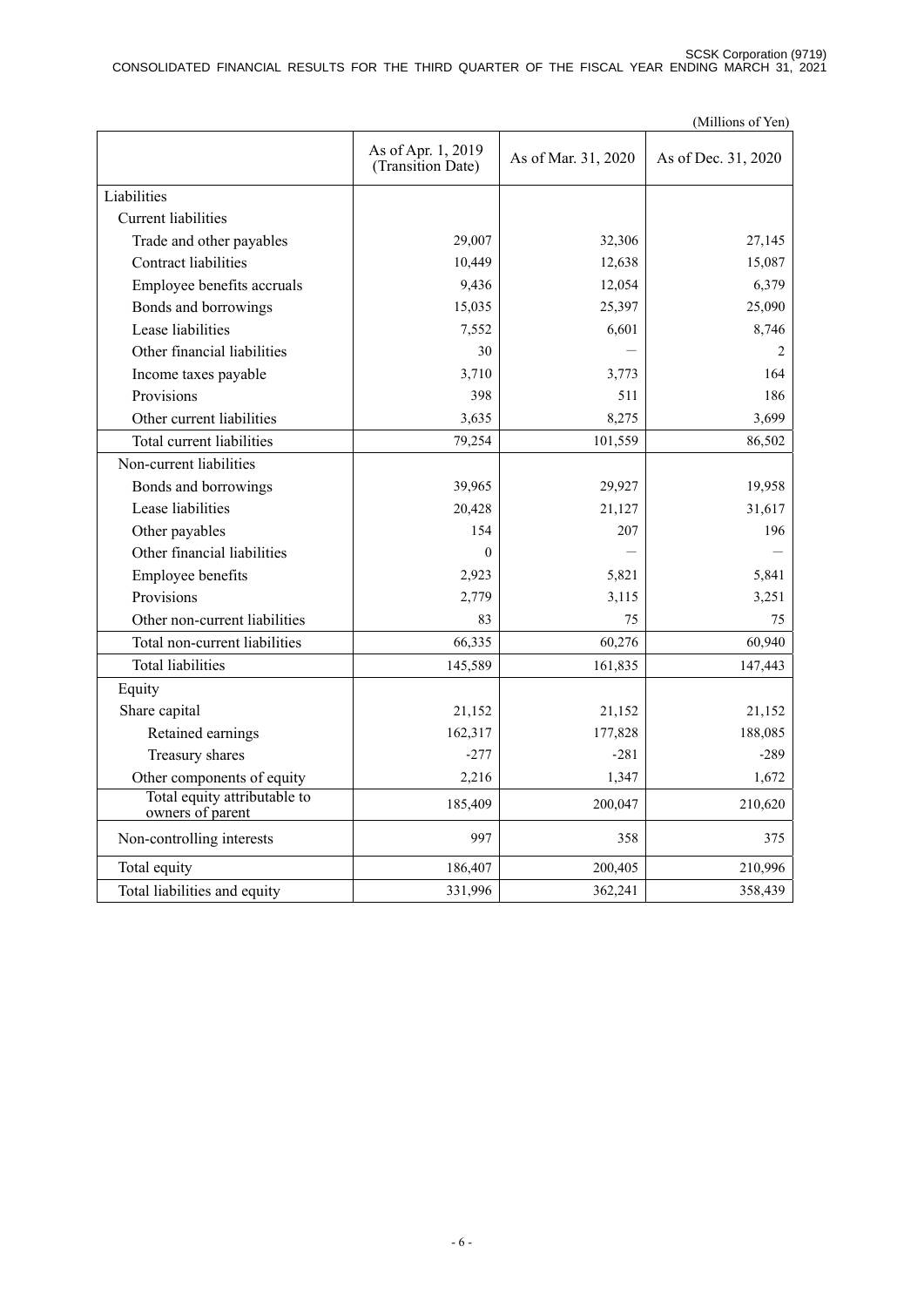# **(2) Condensed Quarterly Consolidated Statements of Income and Comprehensive Income Condensed Quarterly Consolidated Statements of Income**

|                                                                            |                                       | (Millions of Yen)                     |
|----------------------------------------------------------------------------|---------------------------------------|---------------------------------------|
|                                                                            | From Apr. 1, 2019<br>to Dec. 31, 2019 | From Apr. 1, 2020<br>to Dec. 31, 2020 |
| Net sales                                                                  | 280,914                               | 290,866                               |
| Cost of sales                                                              | $-209,359$                            | $-215,460$                            |
| Gross profit                                                               | 71,554                                | 75,406                                |
| Selling, general and administrative<br>expenses                            | $-39,922$                             | $-41,528$                             |
| Other income                                                               | 162                                   | 159                                   |
| Other expenses                                                             | $-258$                                | $-40$                                 |
| Operating profit                                                           | 31,536                                | 33,997                                |
| Finance income                                                             | 136                                   | 111                                   |
| Finance costs                                                              | $-405$                                | $-365$                                |
| Share of profit (loss) of investments<br>accounted for using equity method | 754                                   | 697                                   |
| Profit before tax                                                          | 32,022                                | 34,440                                |
| Income tax expense                                                         | $-9,775$                              | $-10,585$                             |
| Profit                                                                     | 22,246                                | 23,854                                |
| Profit attributable to                                                     |                                       |                                       |
| Owners of parent                                                           | 22,189                                | 23,782                                |
| Non-controlling interests                                                  | 57                                    | 72                                    |
| Earnings per share                                                         |                                       |                                       |
| Basic earnings per share                                                   | 213.20                                | 228.50                                |
| Diluted earnings per share                                                 | 213.20                                | 228.50                                |

Nine-month period ended December 31, 2019 and 2020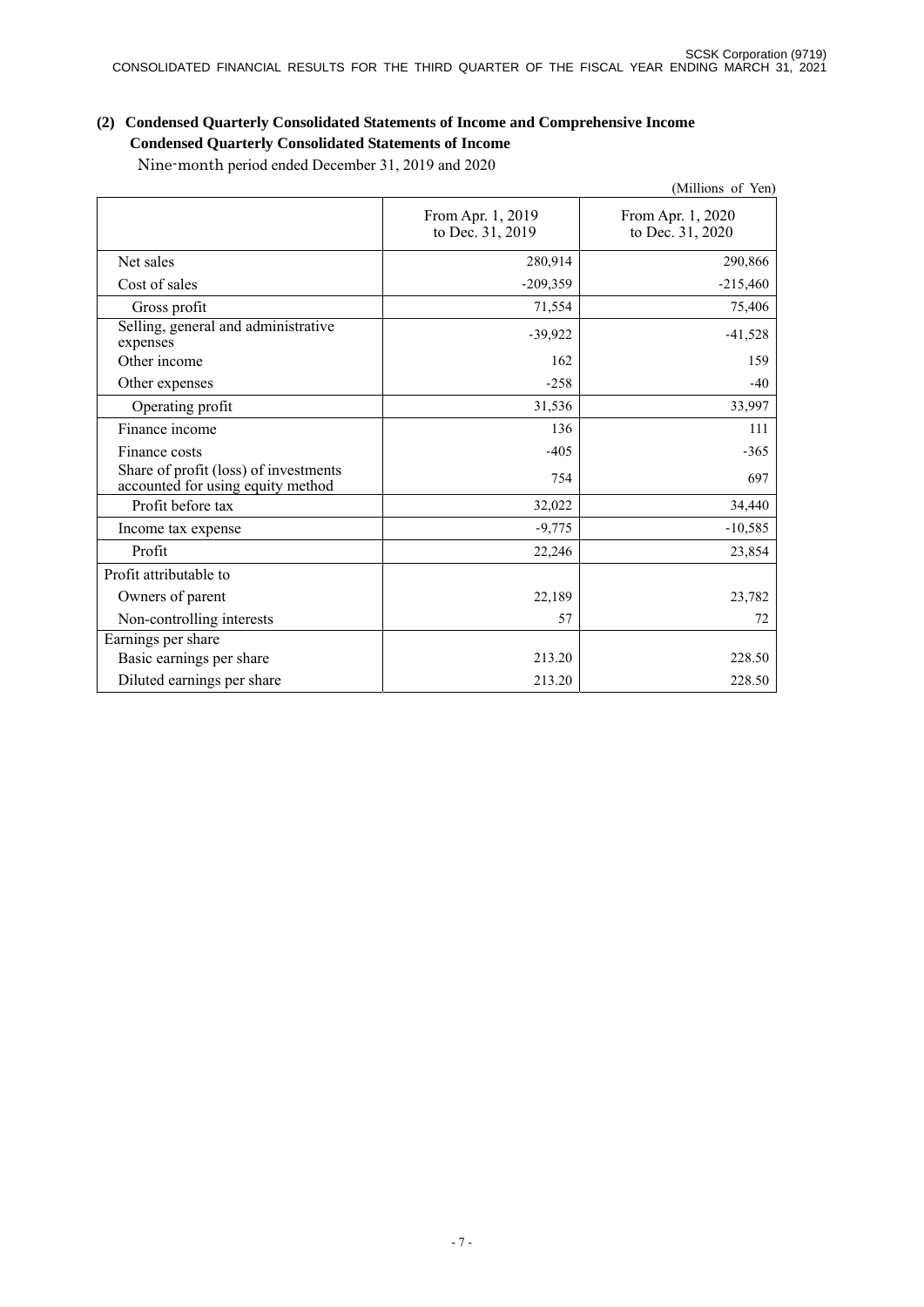# **Condensed Quarterly Consolidated Statements of Comprehensive Income**

Nine-month period ended December 31, 2019 and 2020

|                                                                                                                                 |                                       | (Millions of Yen)                     |
|---------------------------------------------------------------------------------------------------------------------------------|---------------------------------------|---------------------------------------|
|                                                                                                                                 | From Apr. 1, 2019<br>to Dec. 31, 2019 | From Apr. 1, 2020<br>to Dec. 31, 2020 |
| Profit                                                                                                                          | 22,246                                | 23,854                                |
| Other comprehensive income                                                                                                      |                                       |                                       |
| Items that will not be reclassified to<br>profit or loss                                                                        |                                       |                                       |
| Net change in fair value of equity<br>instruments designated as measured at<br>fair value through other<br>comprehensive income | 1,221                                 | 443                                   |
| Share of other comprehensive income<br>of investments accounted for using<br>equity method                                      | 164                                   | 227                                   |
| Total of items that will not be<br>reclassified to profit or loss                                                               | 1,386                                 | 671                                   |
| Items that may be reclassified to profit or<br>loss                                                                             |                                       |                                       |
| Cash flow hedges                                                                                                                | $-8$                                  | 26                                    |
| Exchange differences on translation of<br>foreign operations                                                                    | $-152$                                | $-292$                                |
| Share of other comprehensive income<br>of investments accounted for using<br>equity method                                      | 3                                     | $-25$                                 |
| Total of items that may be reclassified to<br>profit or loss                                                                    | $-157$                                | $-290$                                |
| Total other comprehensive income                                                                                                | 1,229                                 | 380                                   |
| Comprehensive income                                                                                                            | 23,476                                | 24,235                                |
| Comprehensive income attributable to                                                                                            |                                       |                                       |
| Owners of parent                                                                                                                | 23,418                                | 24,163                                |
| Non-controlling interests                                                                                                       | 57                                    | 71                                    |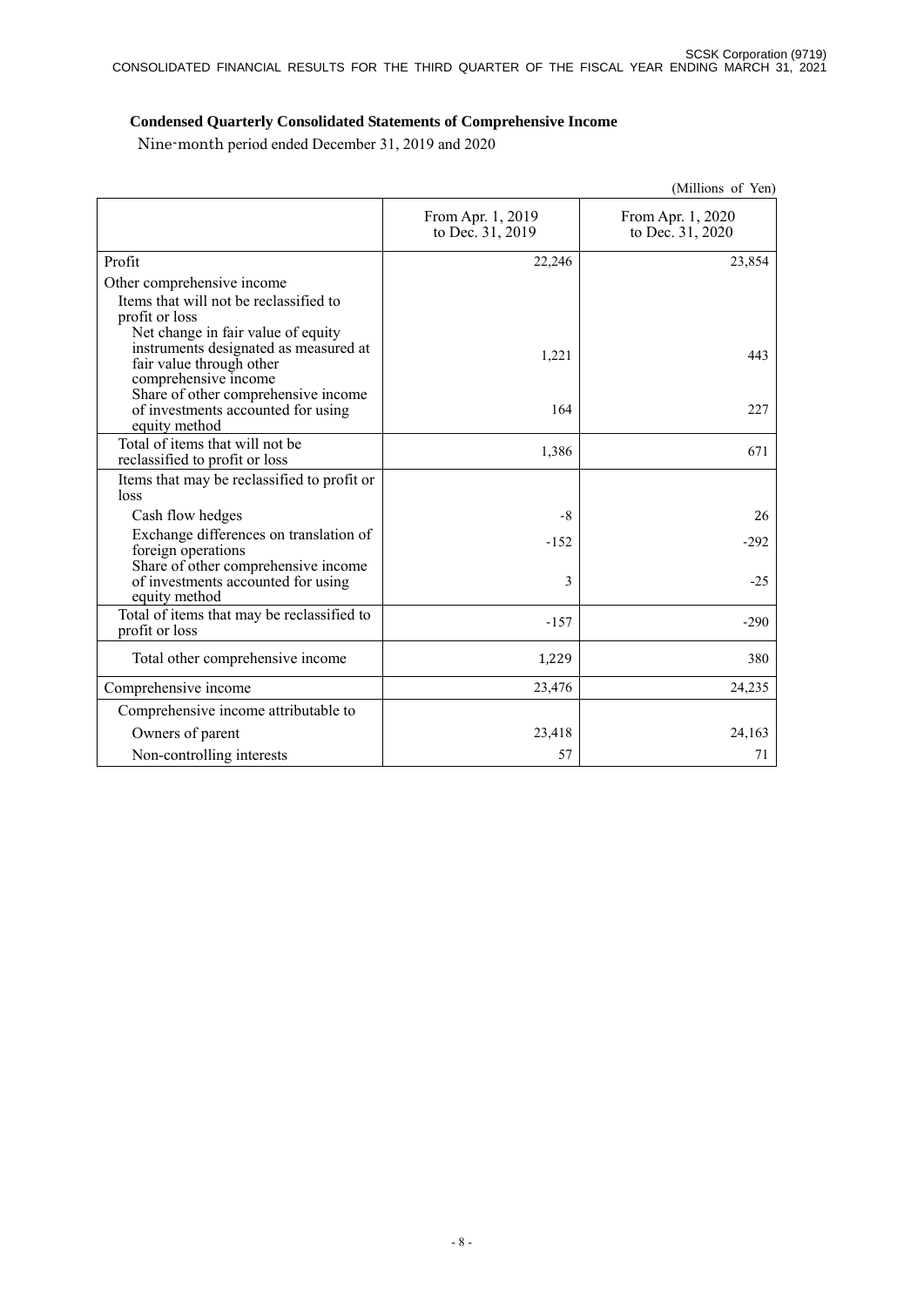# **(3) Condensed Quarterly Consolidated Statements of Changes in Equity**

|                                                                        |               |                    |                      |                    |                                  |                                                        |                                  | (Millions of Yen) |
|------------------------------------------------------------------------|---------------|--------------------|----------------------|--------------------|----------------------------------|--------------------------------------------------------|----------------------------------|-------------------|
|                                                                        | Share capital | Capital<br>surplus | Retained<br>earnings | Treasury<br>shares | Other<br>components<br>of equity | Total equity<br>attributable to<br>owners of<br>parent | Non-<br>controlling<br>interests | Total             |
| Balance at beginning of<br>period                                      | 21,152        |                    | 162,317              | $-277$             | 2,216                            | 185,409                                                | 997                              | 186,407           |
| Profit                                                                 |               |                    | 22,189               |                    |                                  | 22,189                                                 | 57                               | 22,246            |
| Other comprehensive<br>income                                          |               |                    |                      |                    | 1,229                            | 1,229                                                  | $-0$                             | 1,229             |
| Comprehensive income                                                   |               |                    | 22,189               |                    | 1,229                            | 23,418                                                 | 57                               | 23,476            |
| Dividends of surplus                                                   |               |                    | $-11,966$            |                    |                                  | $-11,966$                                              | $-55$                            | $-12,021$         |
| Changes in ownership<br>interest in<br>subsidiaries                    |               | $-1,684$           |                      |                    |                                  | $-1,684$                                               | 217                              | $-1,467$          |
| Purchase of treasury<br>shares                                         |               |                    |                      | $-9$               |                                  | $-9$                                                   |                                  | $-9$              |
| Disposal of treasury<br>shares                                         |               | $-2$               |                      | 6                  |                                  | 4                                                      |                                  | 4                 |
| Transfer to capital<br>surplus from retained<br>earnings               |               | 1,686              | $-1,686$             |                    |                                  |                                                        |                                  |                   |
| Transfer from other<br>components of<br>equity to retained<br>earnings |               |                    | 1,732                |                    | $-1,732$                         |                                                        |                                  |                   |
| Transfer to non-<br>financial assets                                   |               |                    |                      |                    | 47                               | 47                                                     |                                  | 47                |
| Total transactions with<br>owners                                      |               |                    | $-11,919$            | $-2$               | $-1,685$                         | $-13,607$                                              | 161                              | $-13,445$         |
| Balance at end of<br>period                                            | 21,152        |                    | 172,587              | $-279$             | 1,760                            | 195,220                                                | 1,216                            | 196,437           |

Nine-month period ended December 31, 2019 (April 1, 2019 to December 31, 2019)

# Nine-month period ended December 31, 2020 (April 1, 2020 to December 31, 2020)

(Millions of Yen)

|                                                                        | Share capital | Capital<br>surplus | Retained<br>earnings | Treasury<br>shares | Other<br>components<br>of equity | Total equity<br>attributable to<br>owners of<br>parent | Non-<br>controlling<br>interests | Total     |
|------------------------------------------------------------------------|---------------|--------------------|----------------------|--------------------|----------------------------------|--------------------------------------------------------|----------------------------------|-----------|
| Balance at beginning of<br>period                                      | 21,152        |                    | 177,828              | $-281$             | 1,347                            | 200,047                                                | 358                              | 200,405   |
| Profit                                                                 |               |                    | 23,782               |                    |                                  | 23,782                                                 | 72                               | 23,854    |
| Other comprehensive<br>income                                          |               |                    |                      |                    | 381                              | 381                                                    | $-1$                             | 380       |
| Comprehensive income                                                   |               |                    | 23,782               |                    | 381                              | 24,163                                                 | 71                               | 24,235    |
| Dividends of surplus                                                   |               |                    | $-13,526$            |                    |                                  | $-13,526$                                              | $-54$                            | $-13,581$ |
| Changes in ownership<br>interest in<br>subsidiaries                    |               | $-3$               |                      |                    |                                  | $-3$                                                   | $-0$                             | $-3$      |
| Purchase of treasury<br>shares                                         |               |                    |                      | $-9$               |                                  | $-9$                                                   |                                  | $-9$      |
| Disposal of treasury<br>shares                                         |               | $\Omega$           |                      |                    |                                  |                                                        |                                  |           |
| Transfer to capital<br>surplus from retained<br>earnings               |               | $\overline{2}$     | $-2$                 |                    |                                  |                                                        |                                  |           |
| Transfer from other<br>components of<br>equity to retained<br>earnings |               |                    | 4                    |                    | $-4$                             |                                                        |                                  |           |
| Transfer to non-<br>financial assets                                   |               |                    |                      |                    | $-52$                            | $-52$                                                  |                                  | $-52$     |
| Total transactions with<br>owners                                      |               |                    | $-13,525$            | $-8$               | $-56$                            | $-13,590$                                              | $-54$                            | $-13,644$ |
| Balance at end of<br>period                                            | 21,152        |                    | 188,085              | $-289$             | 1,672                            | 210,620                                                | 375                              | 210,996   |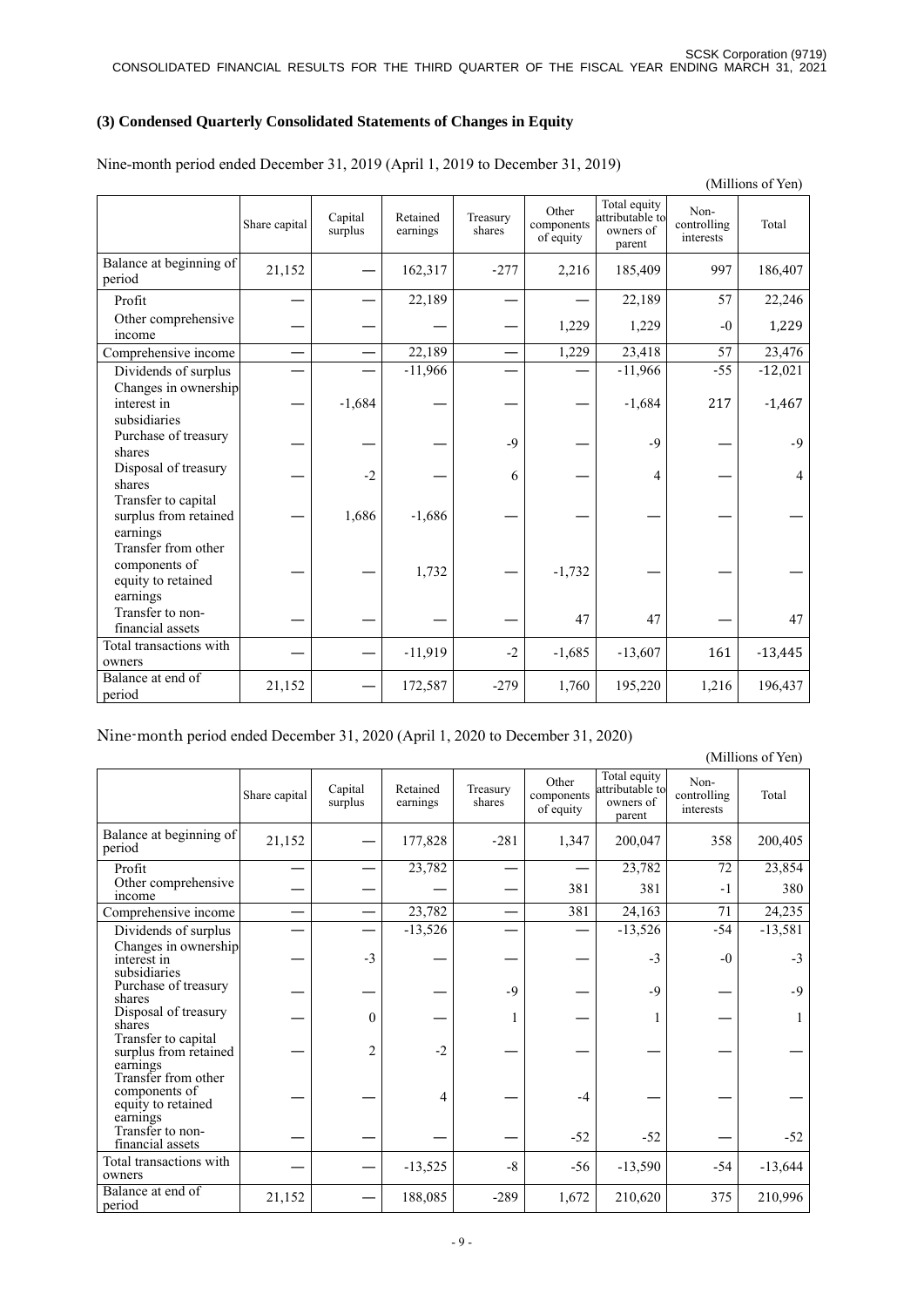# **(4) Condensed Quarterly Consolidated Statements of Cash Flows**

|                                                                                                     |                                       | (Millions of Yen)                     |
|-----------------------------------------------------------------------------------------------------|---------------------------------------|---------------------------------------|
|                                                                                                     | From Apr. 1, 2019<br>to Dec. 31, 2019 | From Apr. 1, 2020<br>to Dec. 31, 2020 |
| Cash flows from operating activities                                                                |                                       |                                       |
| Profit before tax                                                                                   | 32,022                                | 34,440                                |
| Depreciation and amortization                                                                       | 12,191                                | 13,470                                |
| Impairment loss (or reversal)                                                                       | 202                                   |                                       |
| Finance income                                                                                      | $-136$                                | $-111$                                |
| Finance costs                                                                                       | 405                                   | 365                                   |
| Share of loss (profit) of investments accounted for using<br>equity method                          | $-754$                                | $-697$                                |
| Decrease (increase) in trade and other receivables                                                  | 15,510                                | 10,822                                |
| Decrease (increase) in contract assets                                                              | $-6,946$                              | $-4,107$                              |
| Decrease (increase) in inventories                                                                  | $-1,090$                              | 2,866                                 |
| Increase (decrease) in trade and other payables                                                     | $-1,961$                              | $-4,547$                              |
| Increase (decrease) in contract liabilities                                                         | 1,808                                 | 2.473                                 |
| Increase (decrease) in employee benefits                                                            | $-3,539$                              | $-5,623$                              |
| Increase (decrease) in provisions                                                                   | 90                                    | $-456$                                |
| Other                                                                                               | $-450$                                | $-5,852$                              |
| Subtotal                                                                                            | 47,350                                | 43,044                                |
| Interest and dividends received                                                                     | 366                                   | 385                                   |
| Interest paid                                                                                       | $-285$                                | $-309$                                |
| Income taxes refund (paid)                                                                          | $-7,352$                              | $-7,687$                              |
| Net cash provided by (used in) operating activities                                                 | 40,078                                | 35,432                                |
| Cash flows from investing activities                                                                |                                       |                                       |
| Purchase of property, plant and equipment                                                           | $-7,285$                              | $-11,697$                             |
| Proceeds from sale of property, plant and equipment                                                 | 1                                     | 30                                    |
| Purchase of intangible assets                                                                       | $-2,304$                              | $-3,374$                              |
| Investments in equity accounted investees                                                           |                                       | $-553$                                |
| Purchase of other financial assets                                                                  | $-965$                                | $-1,050$                              |
| Proceeds from sales and redemptions of other financial<br>assets                                    | 350                                   | 313                                   |
| Payments for acquisition in subsidiaries resulting in<br>change in scope of consolidation           | $-12,590$                             |                                       |
| Other                                                                                               | $-94$                                 | -327                                  |
| Net cash provided by (used in) investing activities                                                 | $-22,889$                             | $-16,658$                             |
| Cash flows from financing activities<br>Payments for repayments of loans and redemption of<br>bonds | $-15,114$                             | $-25,800$                             |
| Proceeds from long-term debt                                                                        | 15,000                                | 15,500                                |
| Repayments of lease liabilities                                                                     | $-5,674$                              | $-6,285$                              |
| Payments for acquisition of interests in subsidiaries from                                          |                                       |                                       |
| non-controlling interests                                                                           | $-2,231$                              |                                       |
| Dividends paid                                                                                      | $-11,966$                             | $-13,526$                             |
| Dividends paid to non-controlling interests                                                         | -55                                   | -54                                   |
| Other                                                                                               | -9                                    | -5                                    |
| Net cash provided by (used in) financing activities                                                 | $-20,051$                             | $-30,172$                             |
| Effect of exchange rate changes on cash and cash<br>equivalents                                     | $-126$                                | $-218$                                |
| Net increase (decrease) in cash and cash equivalents                                                | $-2,988$                              | $-11,616$                             |
| Cash and cash equivalents at beginning of period                                                    | 106,413                               | 111,695                               |
| Cash and cash equivalents at end of period                                                          | 103,425                               | 100,078                               |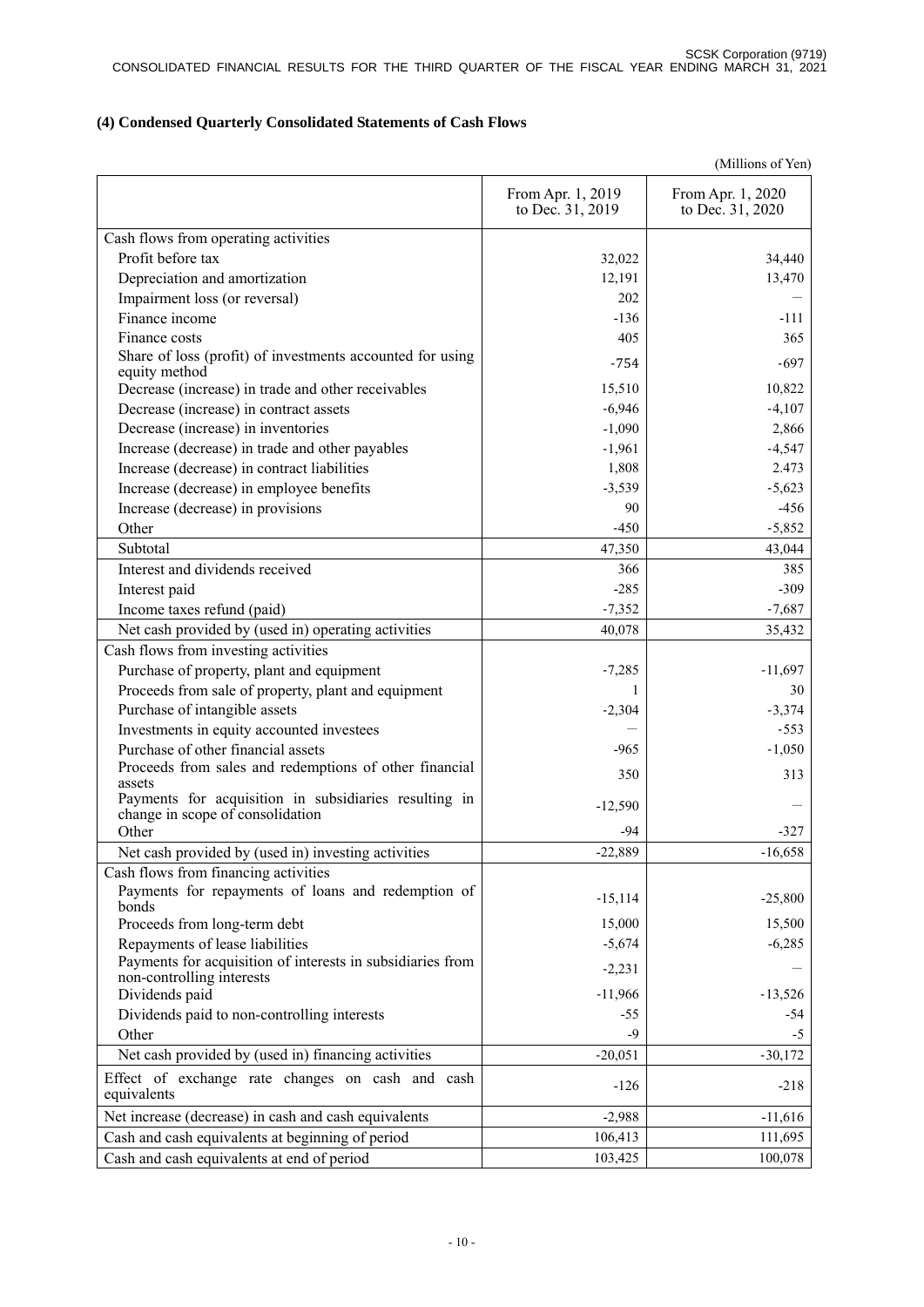# **(5) Notes to Condensed Quarterly Consolidated Financial Statements**

#### **(Notes to Going Concern Assumptions)**

No applicable items.

# **(Notes Concerning the Significant Changes in Shareholder's Equity)**

No applicable items.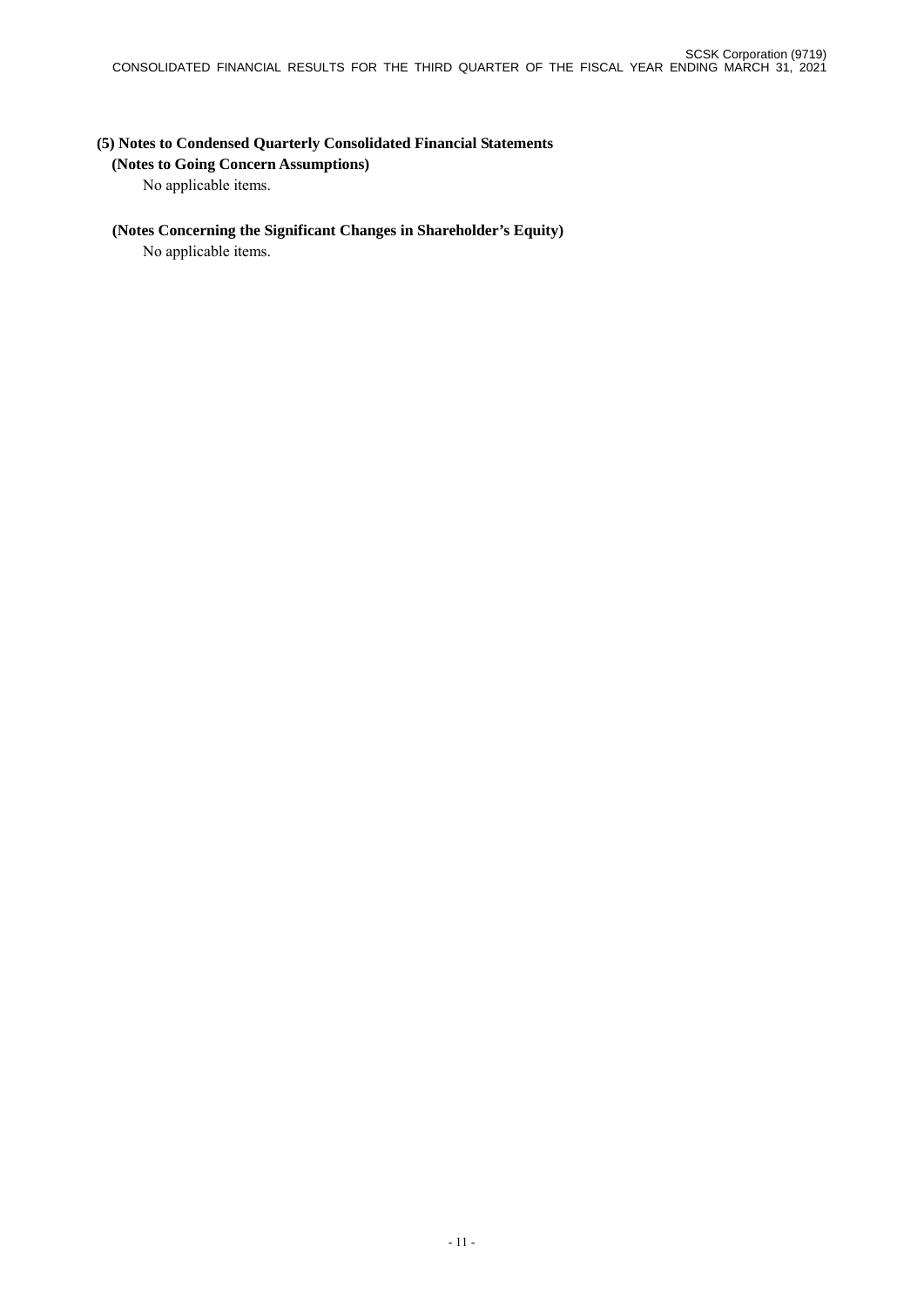#### **(Segment Information)**

#### **1. Summary of reportable segments**

The Company's business segments are the units of the Company for which separate financial information can be obtained and which are subject to regular discussion by the Board of Directors with regard to the allocation of management resources and the evaluation of performance. The Company defines business units according to customer industry and IT service business area, and each business unit is responsible for formulating comprehensive domestic and overseas strategies pertaining to the products and services they offer and for developing their businesses in accordance with these strategies.

Based on these business activities, the Company has defined the following six reportable segments: Industrial IT Business, Financial IT Business, IT Business Solutions, IT Platforms Solution, IT Management Service, and Others. These segments are arranged by product and service category based on the Company's business units.

Multiple business segments have been consolidated into a single reportable segment in cases in which the applicable business segments share similarities with regard to each of the following characteristics: (1) products and services, (2) production processes, (3) customers for products and services, (4) product or service supply methods, and (5) regulatory environment. The business of the Company's reportable segments are as follows.

#### (1) Industrial IT Business

The Industrial IT Business segment is comprised of the Manufacturing  $\&$  Telecommunication Systems Business, Distribution & Media Systems Business, Global System Solutions & Innovation Business, and Mobility Systems business segments.

- ・Manufacturing & Telecommunication Systems Business: This business segment provides a wide range of IT solutions on a global scale. These solutions include core systems, manufacturing management systems, information management systems, supply chain management (SCM) systems, and customer relationship management (CRM) systems. Our services leverage the experience and know-how that we have cultivated over many years throughout the chain of operational processes from production to sales. The customers of this business are primarily companies in the manufacturing, telecommunications, and energy industries.
- ・Distribution & Media Systems Business: This business segment provides IT solution packages configured from various core systems, information systems, SCM systems, CRM systems, and ecommerce systems primarily to customers in the distribution, service, and media industries.
- ・Global System Solutions & Innovation Business: This business segment provides to optimal IT solutions primarily to trading companies and the global bases of customers from among a lineup that includes core systems, information management systems, SCM systems, and CRM systems.
- ・Mobility Systems: This business segment supplies the automotive industry and other customers with a wide range of solutions for automobile electronic control units on a global basis. These solutions include the development of embedded software through a model-based development approach, proprietary SCSK middleware (QINeS-BSW), software assessments, and process improvement measures.

#### (2) Financial IT Business

This segment engages in systems development, maintenance, and operation for financial institutions. As professionals that understand financial operations and possess a strong track record of creating sophisticated financial systems, members of this segment's staff support safe and efficient management and help customers implement their financial business strategies. The segment provides these services primarily to financial institutions, such as banks and trust banks as well as insurance, securities, lease, and credit companies.

#### (3) IT Business Solutions

This segment provides a wide range of IT solutions. These solutions include contact center services as well as application management outsourcing (AMO) services that cover the entire system lifecycle, from development and installation to maintenance and operation, for enterprise resources planning (ERP) and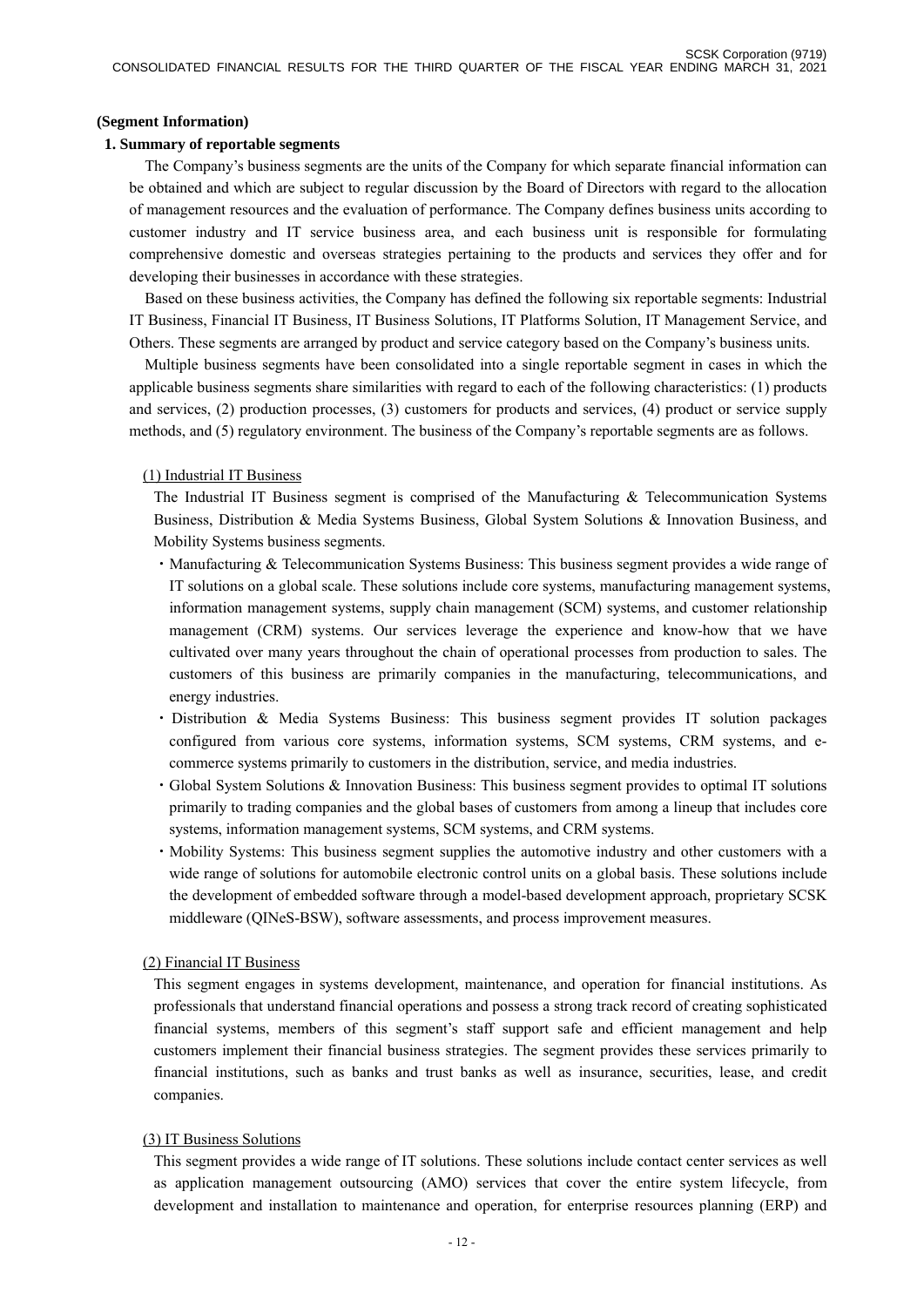CRM products, such as our internally developed ProActive ERP package, SAP, and Oracle offerings as well as Salesforce. In addition, this segment offers the type of business process outsourcing services that only an IT company can. These services merge support performed by human hands with IT.

# (4) IT Platforms Solutions

This segment draws on solid technical capabilities and know-how to leverage computer-aided design (CAD), computer-aided engineering (CAE), and other advanced technologies in the fields of IT infrastructure and manufacturing. In this way, the IT Platforms Solutions provides services and products that accurately address the needs of customers and offers flexible support for a wide range of customer businesses.

# (5) IT Management Service

This segment develops solutions-oriented netXDC data centers, which boast robust facilities and high-level security, to provide customers with proposal-based outsourcing services that address their management issues pertaining to operating cost reductions, infrastructure integration and optimization, governance enhancement, and business risk mitigation. The segment also supplies cloud infrastructure and offers its onsite SE support management services 24 hours a day, 365 days a year.

# (6) Others

The Company performs remote development (nearshore development) and provides other services out of Group companies that leverage the characteristics of its regional bases and the software development, system operation and management, system equipment sales, and consulting services it provides for a wide range of industries and business models.

The Others segment did not fulfill the quantitative requirements for treatment as a reportable segment in the fiscal year ended March 31, 2020, or the fiscal year ending March 31, 2021.

# **2. Reorganization of reportable segments, etc.**

Effective April 1, 2020, the Manufacturing & Telecommunication Systems Business, Distribution & Media Systems Business, Global System Solutions & Innovation Business, and Mobility Systems segments were consolidated to form the new Industrial IT Business segment. This decision was made based on the judgement that these segments shared similarities with regard to each of the following characteristics: (1) products and services, (2) production processes, (3) customers for products and services, (4) product or service supply methods, and (5) regulatory environment. Also on this date, the Financial Systems Business segment was renamed the Financial IT Business segment, the Business Solutions segment was renamed the IT Business Solutions segment, and the IT Platform Solutions segment was renamed the IT Platform Solution segment. In addition, following the absorption of JIEC Co., Ltd., on April 1, 2020, the businesses of this company that were previously included in the former Financial Systems Business segment were reallocated among the Industrial IT Business, Financial IT Business, IT Business Solutions, and IT Management Service segments.

Segment information for the fiscal year ended March 31, 2020, has been restated to reflect this change in reportable segments.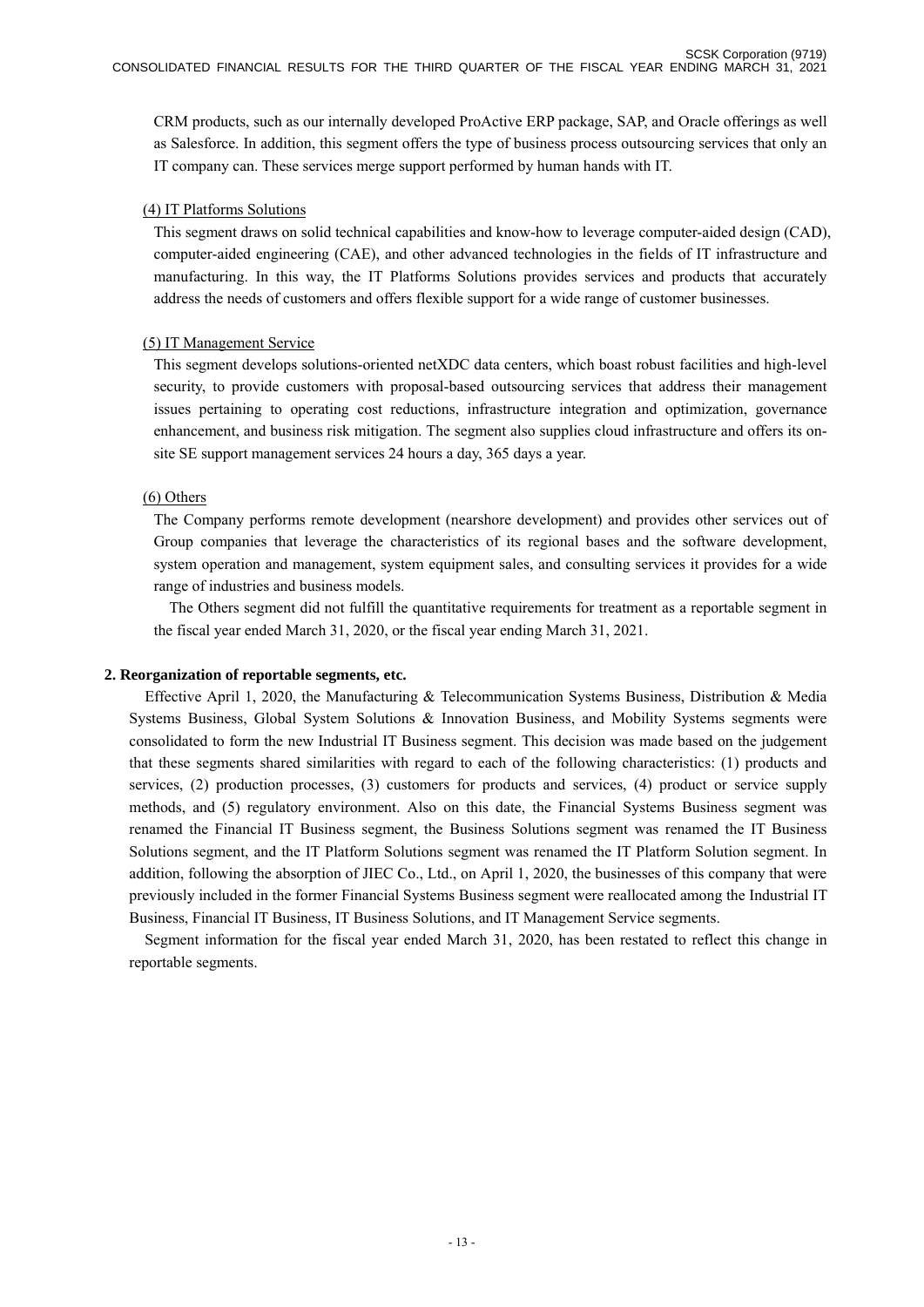# **3. Profits, Losses, and Other Information Pertaining to Reportable Segments**

I. Nine-month period ended December 31, 2019 (April 1, 2019 to December 31, 2019)

| (Millions of Yen)              |                 |                                                                       |           |                    |                                    |        |                                 |                                               |                                                                                         |  |  |
|--------------------------------|-----------------|-----------------------------------------------------------------------|-----------|--------------------|------------------------------------|--------|---------------------------------|-----------------------------------------------|-----------------------------------------------------------------------------------------|--|--|
|                                |                 |                                                                       |           | Reportable Segment |                                    |        |                                 |                                               | Amount                                                                                  |  |  |
|                                | <b>Business</b> | Industrial IT Financial IT IT Business IT Platform<br><b>Business</b> | Solutions | Solutions          | <b>IT</b><br>Management<br>Service | Others | Total                           | Adjustments<br>(Note2)                        | recorded in<br>Condensed<br>Quarterly<br>Consolidated<br>Financial<br><b>Statements</b> |  |  |
| <b>Sales</b>                   |                 |                                                                       |           |                    |                                    |        |                                 |                                               |                                                                                         |  |  |
| Outside customers              | 96,391          | 39,576                                                                | 38,802    | 63,651             | 40,402                             | 738    | 279,562                         | 1,351                                         | 280,914                                                                                 |  |  |
| Inter segment sales<br>(Note1) | 7,032           | 1,275                                                                 | 4,107     | 5,173              | 11,234                             | 3,304  | 32,128                          | $-32,128$                                     |                                                                                         |  |  |
| Total                          | 103,423         | 40,852                                                                | 42,909    | 68,824             | 51,637                             | 4,043  | 311,691                         | $-30,776$                                     | 280,914                                                                                 |  |  |
| Operating profit (loss)        | 11,345          | 4,855                                                                 | 4,447     | 6,582              | 6,013                              | $-74$  | 33,170                          | $-1,633$                                      | 31,536                                                                                  |  |  |
|                                |                 |                                                                       |           |                    |                                    |        | Finance income                  |                                               | 136                                                                                     |  |  |
|                                |                 |                                                                       |           |                    |                                    |        | Finance costs                   |                                               | $-405$                                                                                  |  |  |
|                                |                 |                                                                       |           |                    |                                    |        | of investments<br>equity method | Share of profit (loss)<br>accounted for using | 754                                                                                     |  |  |

Notes: 1. Amounts for inter-segment transactions are decided based on price negotiations made with reference to market prices.

Profit before tax 32,022

2. The amount of ¥1,351 million for sales to outside customers represents a part of adjustment to reflect net sales as defined by IFRS. The ¥1,633 million reduction to operating profit (loss) is comprised of ¥1,006 million in general corporate expenses that have not been allocated to the reportable segments and a ¥627 million adjustment to reflect net sales as defined by IFRS.

| (Millions of Yen)                                                                                                                                                                                                                                                   |                 |                                               |           |                                      |                             |        |                                    |                                               |                                                                                  |  |
|---------------------------------------------------------------------------------------------------------------------------------------------------------------------------------------------------------------------------------------------------------------------|-----------------|-----------------------------------------------|-----------|--------------------------------------|-----------------------------|--------|------------------------------------|-----------------------------------------------|----------------------------------------------------------------------------------|--|
|                                                                                                                                                                                                                                                                     |                 |                                               |           | Reportable Segment                   |                             |        |                                    |                                               | Amount                                                                           |  |
|                                                                                                                                                                                                                                                                     | <b>Business</b> | Industrial IT Financial IT<br><b>Business</b> | Solutions | IT Business IT Platform<br>Solutions | IT<br>Management<br>Service | Others | Total                              | Adjustments<br>(Note2)                        | recorded in<br>Condensed<br>Quarterly<br>Consolidated<br>Financial<br>Statements |  |
| <b>Sales</b>                                                                                                                                                                                                                                                        |                 |                                               |           |                                      |                             |        |                                    |                                               |                                                                                  |  |
| Outside customers                                                                                                                                                                                                                                                   | 97,088          | 38,575                                        | 40,060    | 59,363                               | 43,398                      | 12,167 | 290,654                            | 212                                           | 290,866                                                                          |  |
| Inter segment sales<br>(Notel)                                                                                                                                                                                                                                      | 7,748           | 548                                           | 4,114     | 5,447                                | 11,500                      | 4,992  | 34,352                             | $-34,352$                                     |                                                                                  |  |
| Total                                                                                                                                                                                                                                                               | 104,837         | 39,124                                        | 44,174    | 64,811                               | 54,899                      | 17,159 | 325,006                            | $-34,140$                                     | 290,866                                                                          |  |
| Operating profit                                                                                                                                                                                                                                                    | 12,079          | 4,661                                         | 4,415     | 7,776                                | 5,744                       | 779    | 35,456                             | $-1,459$                                      | 33,997                                                                           |  |
|                                                                                                                                                                                                                                                                     |                 |                                               |           |                                      |                             |        | Finance income                     |                                               | 111                                                                              |  |
|                                                                                                                                                                                                                                                                     |                 |                                               |           |                                      |                             |        | Finance costs                      |                                               | $-365$                                                                           |  |
|                                                                                                                                                                                                                                                                     |                 |                                               |           |                                      |                             |        | of investments<br>equity method    | Share of profit (loss)<br>accounted for using | 697                                                                              |  |
| $\mathbf{M}$ . The set of $\mathbf{A}$ is a set of $\mathbf{C}$ is the set of set of $\mathbf{A}$ is a set of $\mathbf{A}$ is a set of $\mathbf{A}$ is a set of $\mathbf{A}$ is a set of $\mathbf{A}$ is a set of $\mathbf{A}$ is a set of $\mathbf{A}$ is a set of |                 |                                               |           |                                      |                             |        | Profit before tax<br>at cat common | $-1$ .                                        | 34,440<br>$\mathcal{L}$ $\mathcal{L}$                                            |  |

II. Nine-month period ended December 31, 2020 (April 1, 2020 to December 31, 2020)

Notes: 1. Amounts for inter-segment transactions are decided based on price negotiations made with reference to market prices.

2. The amount of ¥212 million for sales to outside customers represents a part of adjustment to reflect net sales as defined by IFRS. The ¥1,459 million reduction to operating profit is comprised of ¥2,149 million in general corporate expenses that have not been allocated to the reportable segments and a ¥690 million adjustment to reflect net sales as defined by IFRS.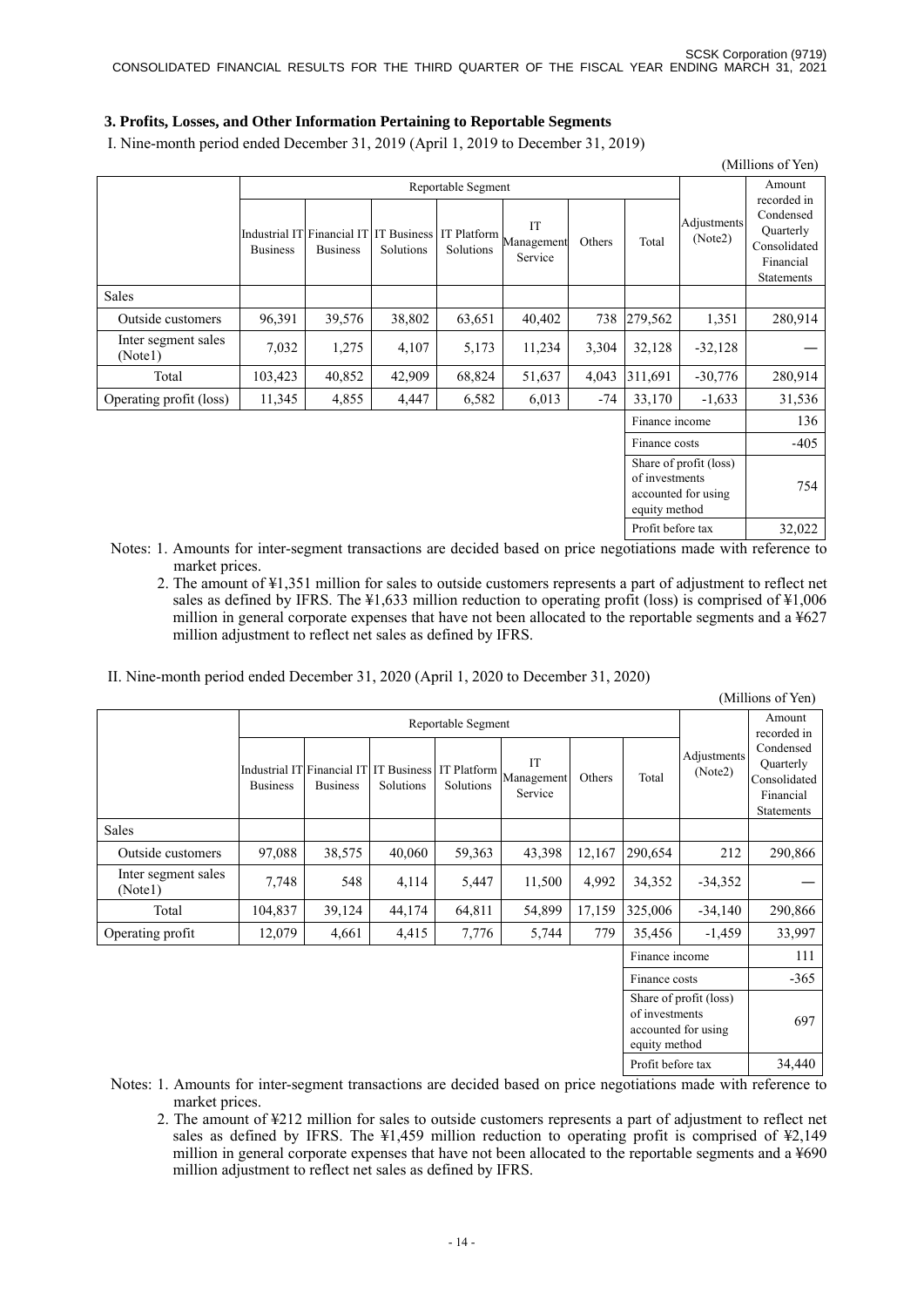### **(First Year of IFRS Application)**

From the three-month period ended June 30, 2020, the Company disclose financial statements prepared based on IFRS standards. The most recent financial statements to be prepared based on the previously employed Japanese generally accepted accounting principles (J-GAAP) are the financial statements for the fiscal year ended March 31, 2020. Accordingly, the date of transition from J-GAAP standards to IFRS standards is April 1, 2019.

### **(1) Exceptions Stipulated Under IFRS 1**

In principal, IFRS standards requires that companies adopting IFRS for the first time apply the required standards retroactively to periods before the transition. However, IFRS 1 (First-time Adoption of International Financial Reporting Standards) defines certain exceptions in retroactive application, both voluntary or mandatory. The Company has adjusted for inconsistencies caused in complying with this requirement by modifying retained earnings and other components of equity, as of the transition date.

The voluntary exemptions utilized by the Company are as follows.

### ・Business combinations

Under IFRS 1, first-time adopters can utilize an exemption to the retroactive application of IFRS 3 (Business Combinations) with regard to past business combinations. If retroactive application is performed, all aspects of the applicable business combination must be restated to reflect IFRS 3 standards.

The Company has chosen not to retroactively apply IFRS 3 to past business combinations. As a result, amounts of goodwill for business combinations before the transition date have not been adjusted and therefore still represent the book values recognized based on the previously adopted J-GAAP standards. In addition, impairment tests were performed on this goodwill as of transition date regardless of the presence of signs of impairment.

・Use of Deemed Cost

Under IFRS 1, first-time adopters have the option to use fair value as of the transition date as current deemed cost for properties, plants and equipment. The Company has opted to use fair value as of the transition date as IFRS deemed cost for some of its properties, plants and equipment as of the transition date.

・Foreign currency translation differences from foreign operations

Under IFRS 1, first-time adopters may choose to treat foreign currency translation differences from foreign operations on the transition date as zero. The Company has chosen to treat foreign currency translation differences from foreign operations on the transition date as zero, and the resulting differences have been recognized under retained earnings.

・Designation of financial instruments recognized prior to transition date

Under IFRS 1, first-time adopters are allowed to elect to design equity instruments as stipulated by IFRS 9 (Financial Instruments) as financial assets measured at fair value through other comprehensive income when reflecting fluctuations in the fair value of said instruments if deemed appropriate based on the facts and circumstances of these financial instruments as of the transition date. The Company has chosen to designate equity instruments held as of the transition date as financial assets measured at fair value through other comprehensive income based on the circumstances of these financial instruments as of the transition date.

・Lease (as Debtor)

Under IFRS 1, first-time adopters may choose to treat lease contracts outstanding on the transition date as leases based on the new IFRS lease definition if deemed appropriate based on the facts and circumstances of these leases as of the transition date. Moreover, in the case of leases as the debtor, first-time adopters are able to measure all applicable lease liabilities and right-of-use assets as of the transition date when recognizing these liabilities and assets. The Company made the judgment of whether contracts outstanding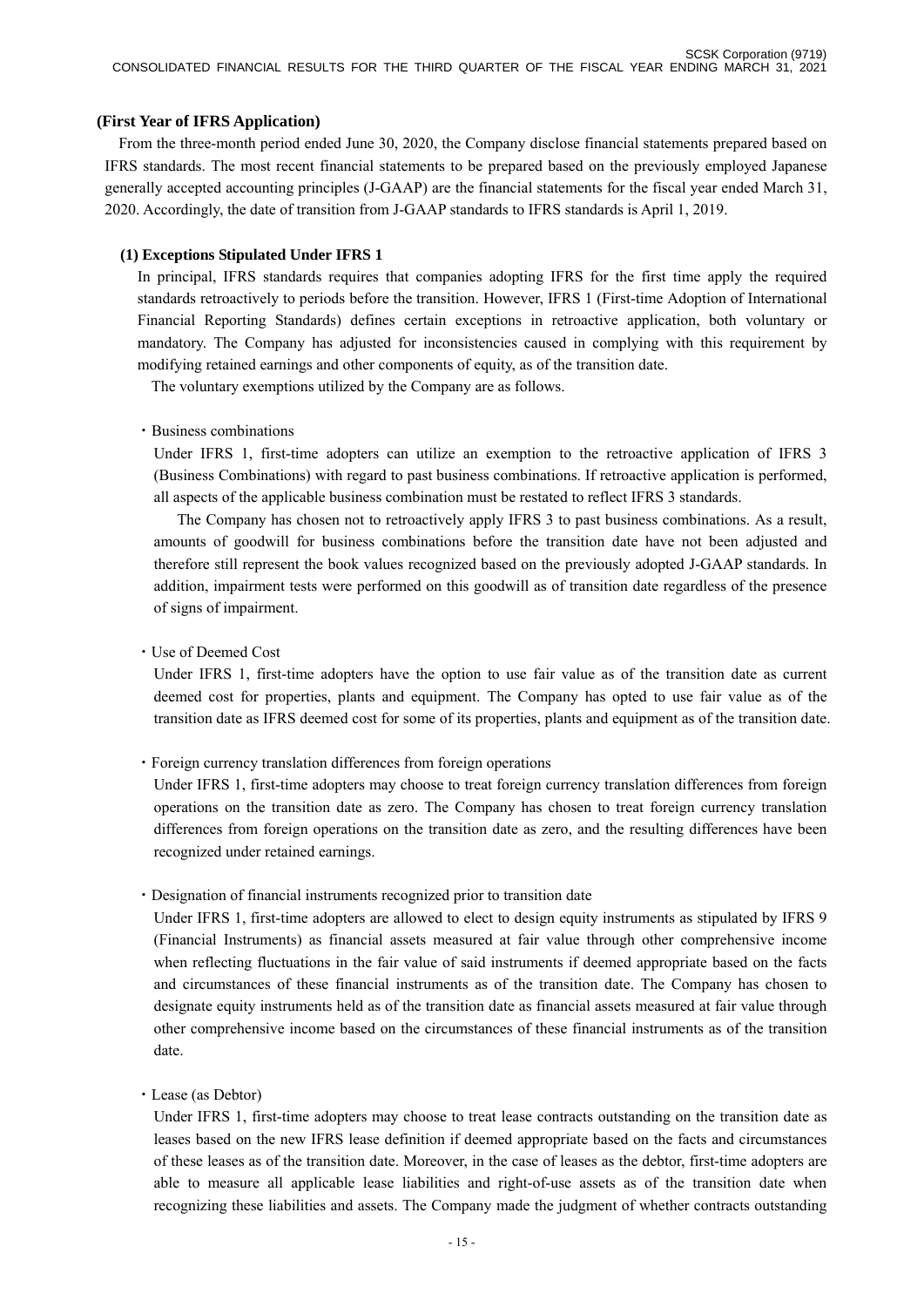as of the transition date contain leases based on the facts and circumstances of these leases as of the transition date. In addition, the Company measured lease liabilities as of the transition date and displayed the outstanding lease fees for those lease liabilities at current value discounted by the debtor's additional borrowing interest rate as of the transition date. Furthermore, right-of-use assets were measured at the transition date and IAS 36 (Impairment of Assets) was applied to said right-ofuse assets as of the IFRS transition date.

### ・Borrowing expenses

IFRS 1 allows first-time adopters to choose not to retroactively apply IAS 23 (Borrowing Costs) for borrowing expenses related to qualifying assets recognized before the transition date. The Company has elected not to retroactively apply IAS 23 for borrowing expenses related to qualifying assets recognized before the transition date.

# ・Stock compensation

Under IFRS 1, first-time adopters are able to chose not to apply IFRS 2 (Share-based Payment) for stock compensation that was granted after November 7, 2002, and for which the rights were finalized prior to the transition date or January 1, 2005, which ever later. The Company has chosen not to apply IFRS 2 to stock compensation for which the rights were finalized prior to the transition date.

# **(2) Mandatory Exemptions for Retroactive Application Stipulated Under IFRS 1**

IFRS mandates that IFRS standards not be retroactively applied to items including estimates, financial assets and liabilities for which recognition has ceased, hedge accounting, minority interests, and financial asset categories and measurements. The Company will apply IFRS standards to these items from the transition date forward.

### **(3) Reconciliations**

Reconciliations based on IFRS 1 are as follows. In these reconciliations, the amounts under "Reclassification" include adjustments that affect neither retained earnings nor comprehensive income, while the amounts under "Difference in recognition and measurement" include adjustments that affect retained earnings and comprehensive income. In addition, "Difference in scope of consolidation" reflects the effect of including certain subsidiaries with low materiality, that were accounted for under the equity method and not included in the scope of consolidation under J-GAAP standards, in the scope of consolidation under IFRS standards.

"Recognition of and subsequent amortization of acquisition costs from business combinations" includes adjustments to reconcile for the recognition of the acquisition cost of Minori Solutions Co., Ltd., under intangible assets.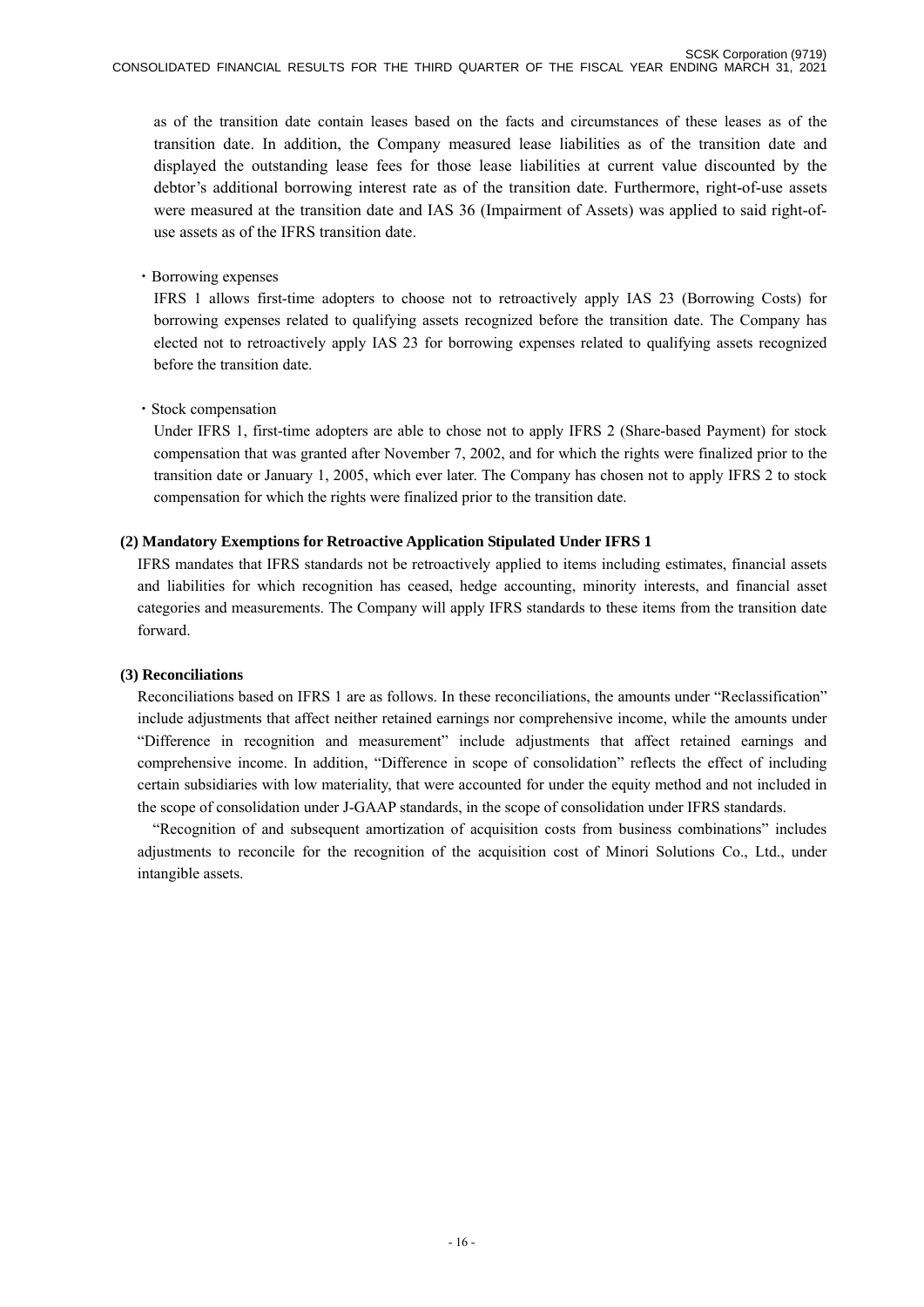(Millions of Yen) Accounts under J-GAAP J-GAAP Reclassifications Scope of consolidation **Differences** in recognition and measurement IFRS Notes Subjects of IFRS Assets and the contract of the contract of the contract of the contract of the contract of the contract of the contract of the contract of the contract of the contract of the contract of the contract of the contract of the Current assets **Current assets Current assets Current assets** Cash and deposits 21,170 85,028 214 — 106,413 Cash and cash equivalents Notes and accounts receivable - trade 74,698 -9,649 21 -527 64,543 Trade and other receivables —  $\begin{array}{|c|c|c|c|c|c|c|c|c|} \hline \text{11,489} & \text{---} & \text{369} & \text{11,859} & \text{---} & \text{Contract assets} \ \hline \end{array}$ Lease receivables and Lease receivables and<br>investment assets 334 -334 Merchandise and  $7,831$   $-7,831$   $-7,831$ Work in process  $360$  –360 Raw materials and  $\sum_{\text{supplies}}$   $\left| \begin{array}{ccc} 117 & -117 & -1 & -1 \end{array} \right|$ 8,310 5 15 8,331 Inventories Deposits paid  $85,028$  -85,028 ― 56 ― ― 56 Income taxes receivable Other 11,496 -1,593  $5$  -613 9,295 Other current assets Allowance for doubtful  $\frac{21}{4}$   $\frac{31}{4}$   $\frac{31}{4}$   $\frac{31}{4}$   $\frac{31}{4}$   $\frac{31}{4}$   $\frac{31}{4}$   $\frac{31}{4}$   $\frac{31}{4}$   $\frac{31}{4}$   $\frac{31}{4}$   $\frac{31}{4}$   $\frac{31}{4}$   $\frac{31}{4}$   $\frac{31}{4}$   $\frac{31}{4}$   $\frac{31}{4}$   $\frac{31}{4}$   $\frac{31}{4}$   $\frac{31}{4}$  Total current assets  $201,007$   $247$   $-755$   $200,499$  Total current assets Non-current assets and the set of the number of the number of the Non-current assets Non-current assets Property, plant and Property, plant and  $\begin{bmatrix} 70,833 \\ -1,552 \end{bmatrix}$  -1,552 -12,558 56,731 F Property, plant and equipment equipment  $1,581$  – 24,190 25,772 G Right-of-use assets Intangible assets  $8,208$  -8,208 ― 8,179 253 ― 8,433 B Goodwill and intangible assets  $5,185$   $-$  885 6,070 Investments accounted for using equity method Investment securities  $11,773$  -11,773 Long-term prepaid  $\begin{array}{c|c|c|c|c|c|c} \text{Log-ectin problem} & 1,563 & -1,563 & - & - & - & - \end{array}$ Leasehold and guarantee  $\begin{array}{c|c|c|c|c|c|c|c} \text{determinant} & 6,759 & -6,759 & - & - & - & - \end{array}$  $7,592$  21 — 7,613 Other receivables  $\begin{array}{|c|c|c|c|c|c|c|c|c|} \hline 6,730 & -436 & 52 & 6,346 & A & \text{Other financial assets} \ \hline \end{array}$ Deferred tax assets  $13,709$  —  $-$  5,242 18,951 C Deferred tax assets Other  $1,042$   $534$   $1,576$  Other non-current assets Allowance for doubtful  $\frac{20}{3}$   $\frac{53}{3}$   $\frac{53}{-}$   $\frac{-1}{-}$   $\frac{-1}{-}$ Total non-current assets 113,837 ― -152 17,812 131,497 Total non-current assets Total assets 1914,844 – 95 17,056 331,996 Total assets

Reconciliation of equity as of the transition date (April 1, 2019)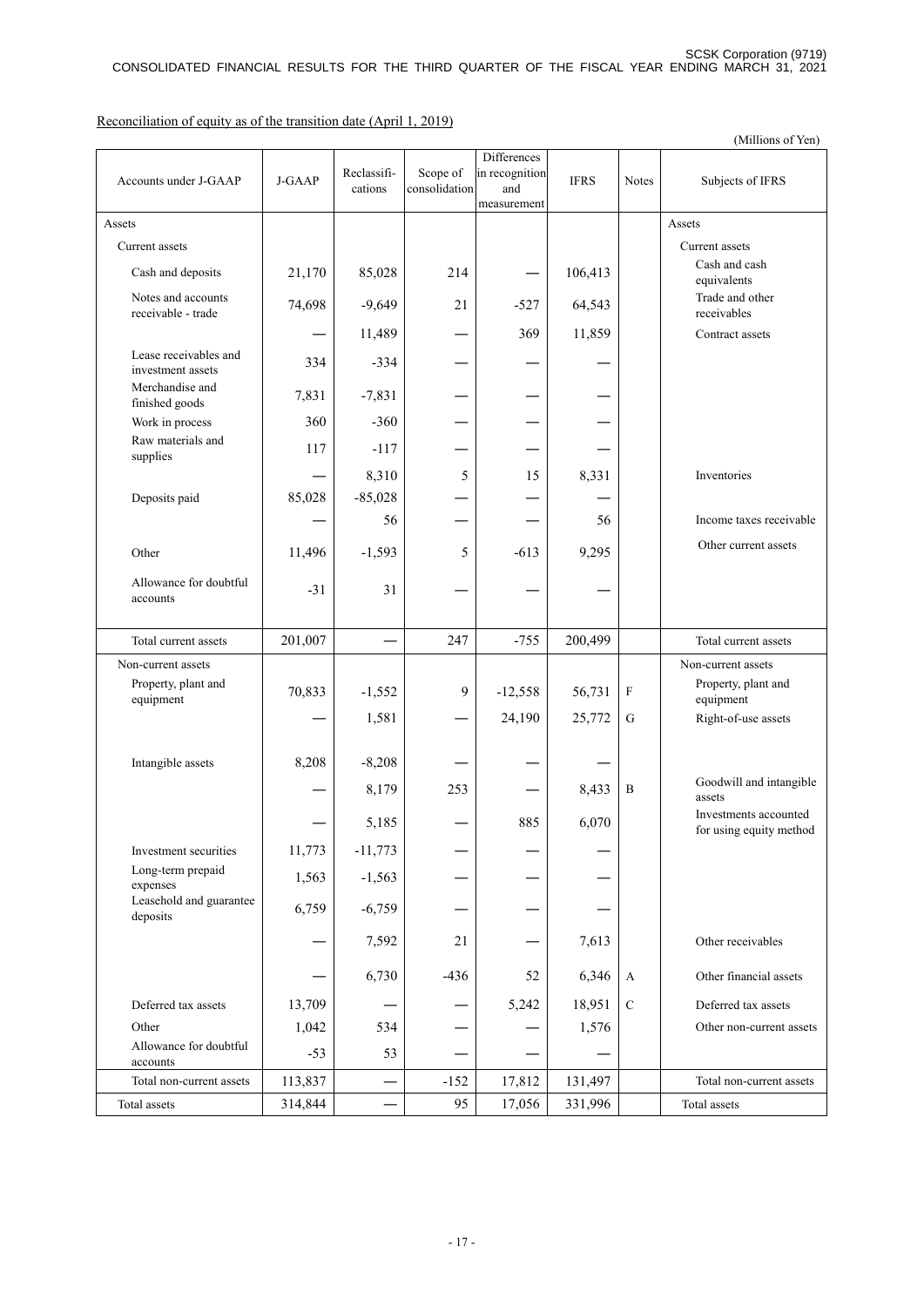| Accounts under J-GAAP                                                      | J-GAAP  | Reclassifi-<br>cations | Scope of<br>consolidation | Differences<br>in recognition<br>and<br>measurement | <b>IFRS</b>    | Notes | Subjects of IFRS                 |
|----------------------------------------------------------------------------|---------|------------------------|---------------------------|-----------------------------------------------------|----------------|-------|----------------------------------|
| Liabilities                                                                |         |                        |                           |                                                     |                |       | Liabilities                      |
| <b>Current</b> liabilities                                                 |         |                        |                           |                                                     |                |       | <b>Current</b> liabilities       |
| Notes and accounts<br>payable - trade                                      | 22,087  | 7,155                  | 17                        | $-253$                                              | 29,007         |       | Trade and other<br>payables      |
|                                                                            |         | 10,428                 | 20                        |                                                     | 10,449         |       | Contract liabilities             |
|                                                                            |         | 9,235                  |                           | 200                                                 | 9,436          | H     | Employee benefits<br>accruals    |
| Short-term borrowings                                                      | 15,000  |                        | 35                        |                                                     | 15,035         |       | Bonds and borrowings             |
| Lease obligations                                                          | 843     | $-843$                 |                           |                                                     |                |       |                                  |
|                                                                            |         | 843                    |                           | 6,708                                               | 7,552          | G     | Lease liabilities                |
|                                                                            |         | 30                     |                           |                                                     | 30             |       | Other financial<br>liabilities   |
| Income taxes payable                                                       | 4,898   | $-1,202$               | 13                        |                                                     | 3,710          |       | Income taxes payable             |
| Provision for bonuses                                                      | 5,910   | $-5,910$               |                           |                                                     |                |       |                                  |
| Provision for bonuses<br>for directors (and other<br>officers)             | 57      | $-57$                  |                           |                                                     |                |       |                                  |
| Provision for loss on<br>construction contracts                            | 228     | $-228$                 |                           |                                                     |                |       |                                  |
|                                                                            |         | 398                    |                           |                                                     | 398            |       | Provisions                       |
| Other                                                                      | 23,499  | $-19,849$              | 24                        | $-39$                                               | 3,635          |       | Other current liabilities        |
| Total current liabilities                                                  | 72,525  | $-0$                   | 111                       | 6,617                                               | 79,254         |       | Total current liabilities        |
| Non-current liabilities                                                    |         |                        |                           |                                                     |                |       | Non-current liabilities          |
| Bonds payable                                                              | 40,000  |                        | 78                        | $-112$                                              | 39,965         |       | Bonds and borrowings             |
| Lease obligations                                                          | 1,909   | $-1,909$               |                           |                                                     |                |       |                                  |
|                                                                            |         | 1,909                  |                           | 18,518                                              | 20,428         | G     | Lease liabilities                |
|                                                                            |         | 154                    |                           |                                                     | 154            |       | Other payables                   |
|                                                                            |         | $\mathbf{0}$           |                           |                                                     | $\overline{0}$ |       | Other financial<br>liabilities   |
|                                                                            |         | 2,923                  |                           |                                                     | 2,923          | D     | Employee benefits                |
|                                                                            |         | 2,779                  |                           |                                                     | 2,779          |       | Provisions                       |
| Provision for retirement<br>benefits for directors<br>(and other officers) | 20      | $-20$                  |                           |                                                     |                |       |                                  |
| Retirement benefit<br>liability                                            | 2,902   | $-2,902$               |                           |                                                     |                |       |                                  |
| Asset retirement<br>obligations                                            | 2,779   | $-2,779$               |                           |                                                     |                |       |                                  |
| Long-term lease and<br>guarantee deposits                                  | 154     | $-154$                 |                           |                                                     |                |       |                                  |
| Other                                                                      | 83      |                        |                           |                                                     | 83             |       | Other non-current<br>liabilities |
| Total non-current<br>liabilities                                           | 47,850  | $\boldsymbol{0}$       | 78                        | 18,405                                              | 66,335         |       | Total non-current<br>liabilities |
| <b>Total liabilities</b>                                                   | 120,375 |                        | 190                       | 25,023                                              | 145,589        |       | <b>Total liabilities</b>         |

(Millions of Yen)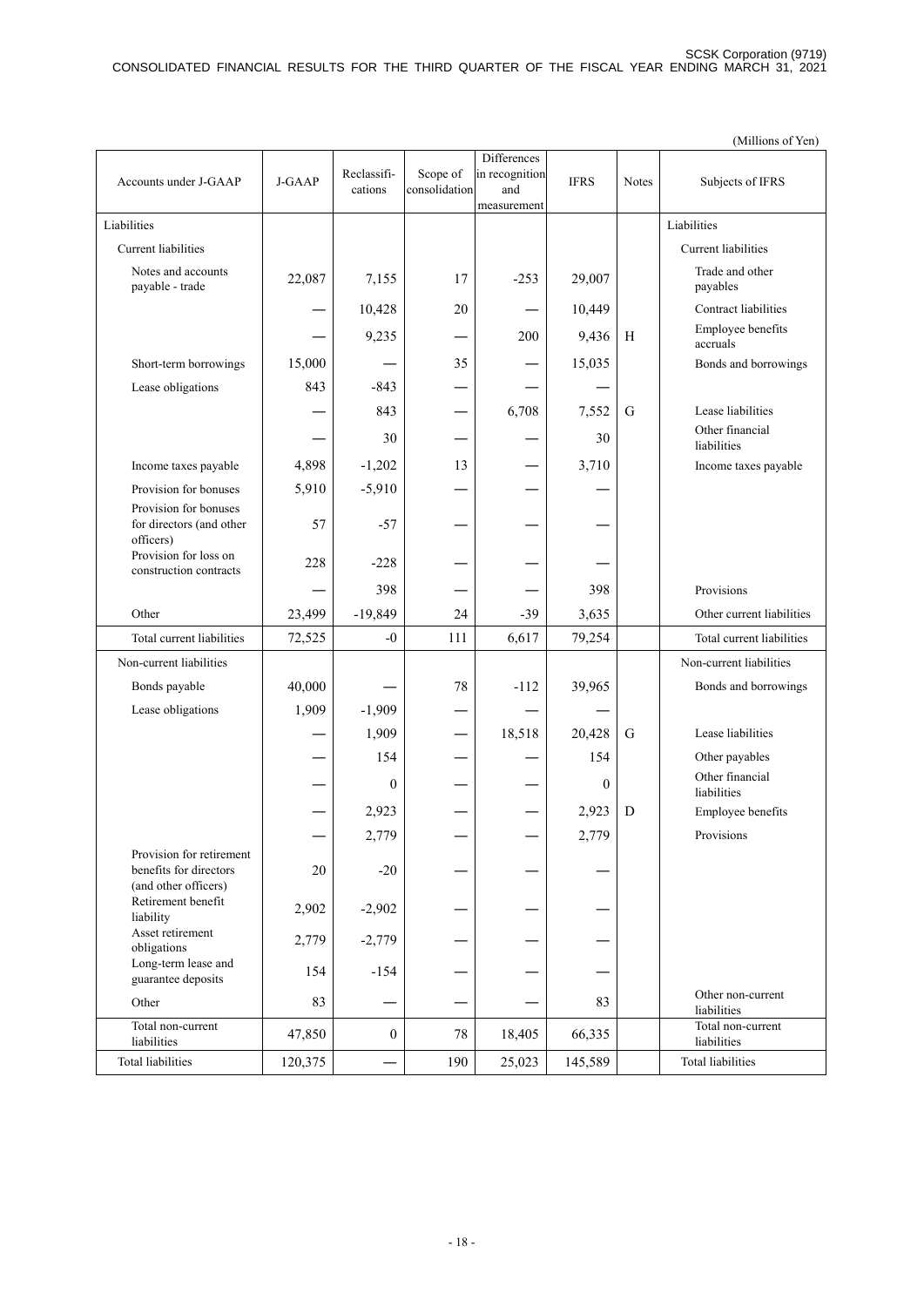|                                                 |          |                        |                           |                                                            |             |              | (Millions of Yen)             |
|-------------------------------------------------|----------|------------------------|---------------------------|------------------------------------------------------------|-------------|--------------|-------------------------------|
| Accounts under J-GAAP                           | $J-GAAP$ | Reclassifi-<br>cations | Scope of<br>consolidation | <b>Differences</b><br>in recognition<br>and<br>measurement | <b>IFRS</b> | <b>Notes</b> | Subjects of IFRS              |
| Net assets                                      |          |                        |                           |                                                            |             |              |                               |
| Shareholders' equity                            |          |                        |                           |                                                            |             |              | Equity                        |
| Share capital                                   | 21,152   |                        |                           |                                                            | 21,152      |              | Share capital                 |
| Capital surplus                                 |          | 40                     |                           | $-40$                                                      |             |              |                               |
| Retained earnings                               | 175,223  |                        | $-77$                     | $-12,828$                                                  | 162,317     | Ι            | Retained earnings             |
| Treasury shares                                 | -694     |                        |                           | 417                                                        | $-277$      |              | Treasury shares               |
| Total accumulated other<br>comprehensive income | $-2,269$ |                        |                           | 4,485                                                      | 2,216       | A,D,<br>E    | Other components of<br>equity |
| Share acquisition rights                        | 40       | $-40$                  |                           |                                                            |             |              |                               |
| Non-controlling interests                       | 1,015    |                        | $-17$                     |                                                            | 997         |              | Non-controlling interests     |
| Total net assets                                | 194,468  |                        | $-95$                     | $-7,966$                                                   | 186,407     |              | Total equity                  |
| Total liabilities and net assets                | 314,844  |                        | 95                        | 17,056                                                     | 331,996     |              | Total liabilities and equity  |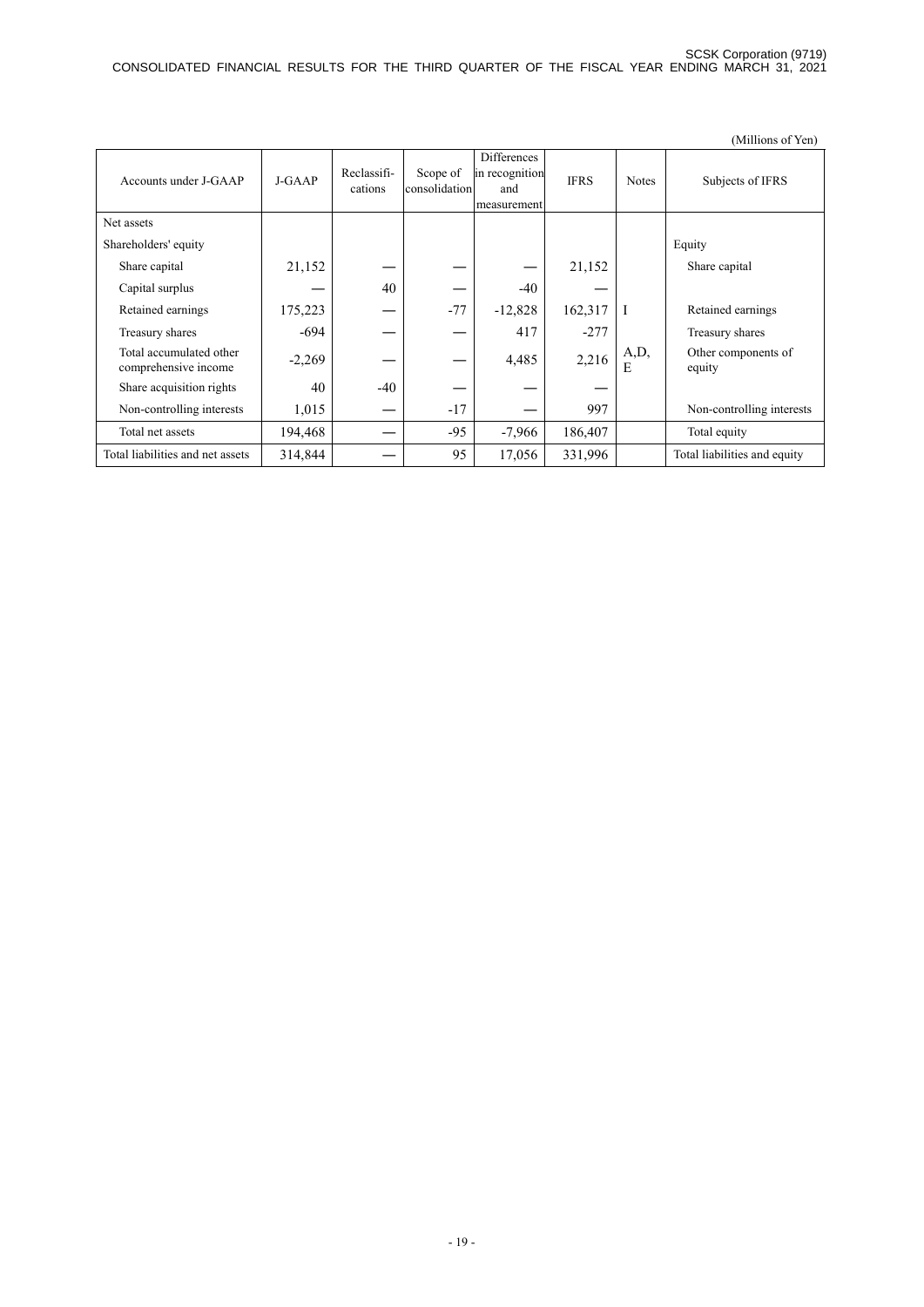# Reconciliation of equity as of December 31, 2019

|                                          |         |                                                                                                                |                |                                                                           |             |              | (Millions of Yen)                                |
|------------------------------------------|---------|----------------------------------------------------------------------------------------------------------------|----------------|---------------------------------------------------------------------------|-------------|--------------|--------------------------------------------------|
| Accounts under J-GAAP                    | J-GAAP  | Allocation of<br>acquisition<br>costs through<br>business<br>combinations<br>and<br>subsequent<br>amortization | ons            | <b>Differences</b><br>Reclassificati in recognition<br>and<br>measurement | <b>IFRS</b> | <b>Notes</b> | Subjects of IFRS                                 |
| Assets                                   |         |                                                                                                                |                |                                                                           |             |              | Assets                                           |
| Current assets                           |         |                                                                                                                |                |                                                                           |             |              | Current assets                                   |
| Cash and deposits                        | 49,886  |                                                                                                                | 53,538         |                                                                           | 103,425     |              | Cash and cash<br>equivalents                     |
| Notes and accounts<br>receivable - trade | 67,164  |                                                                                                                | $-15,459$      | $-86$                                                                     | 51,618      |              | Trade and other<br>receivables                   |
|                                          |         | 51                                                                                                             | 17,444         | 1,311                                                                     | 18,806      |              | Contract assets                                  |
| Securities                               | 300     |                                                                                                                | $-300$         |                                                                           |             |              |                                                  |
| Merchandise and<br>finished goods        | 9,489   |                                                                                                                | $-9,489$       |                                                                           |             |              |                                                  |
| Work in process                          | 1,277   |                                                                                                                | $-1,277$       |                                                                           |             |              |                                                  |
| Raw materials and<br>supplies            | 111     |                                                                                                                | $-111$         |                                                                           |             |              |                                                  |
|                                          |         |                                                                                                                | 10,878         | $-1,221$                                                                  | 9,657       |              | Inventories                                      |
| Deposits paid                            | 53,618  |                                                                                                                | $-53,618$      |                                                                           |             |              |                                                  |
|                                          |         |                                                                                                                | 61             |                                                                           | 61          |              | Income taxes receivable                          |
|                                          |         |                                                                                                                | 406            |                                                                           | 406         |              | Other financial assets                           |
| Other                                    | 13,641  |                                                                                                                | $-2,124$       | $-692$                                                                    | 10,825      |              | Other current assets                             |
| Allowance for doubtful<br>accounts       | $-52$   |                                                                                                                | 52             |                                                                           |             |              |                                                  |
| Total current assets                     | 195,437 | 51                                                                                                             | $\Omega$       | $-688$                                                                    | 194,800     |              | Total current assets                             |
| Non-current assets                       |         |                                                                                                                |                |                                                                           |             |              | Non-current assets                               |
| Property, plant and<br>equipment         | 73,692  |                                                                                                                | $-1,479$       | $-12,038$                                                                 | 60,174      | $\mathbf F$  | Property, plant and<br>equipment                 |
|                                          |         |                                                                                                                | 1,492          | 23,998                                                                    | 25,491      | G            | Right-of-use assets                              |
| Intangible assets                        | 21,936  | 10,722                                                                                                         | $-32,658$      |                                                                           |             |              |                                                  |
|                                          |         | $-7,045$                                                                                                       | 32,645         | 290                                                                       | 25,890      | B            | Goodwill and intangible<br>assets                |
|                                          |         |                                                                                                                | 6,195          | 1,039                                                                     | 7,235       |              | Investments accounted<br>for using equity method |
| Investment securities                    | 11,490  |                                                                                                                | $-11,490$      |                                                                           |             |              |                                                  |
|                                          |         |                                                                                                                | 7,655          |                                                                           | 7,655       |              | Other receivables                                |
|                                          |         |                                                                                                                | 5,439          | 73                                                                        | 5,512       | A            | Other financial assets                           |
|                                          |         | $-3,298$                                                                                                       | 8,630          | 5,217                                                                     | 10,550      | C            | Deferred tax assets                              |
| Other                                    | 17,838  |                                                                                                                | $-16,481$      |                                                                           | 1,357       |              | Other non-current assets                         |
| Allowance for doubtful<br>accounts       | $-50$   |                                                                                                                | 50             |                                                                           |             |              |                                                  |
| Total non-current assets                 | 124,908 | 378                                                                                                            |                | 18,580                                                                    | 143,866     |              | Total non-current assets                         |
| Total assets                             | 320,345 | 429                                                                                                            | $\overline{0}$ | 17,891                                                                    | 338,667     |              | Total assets                                     |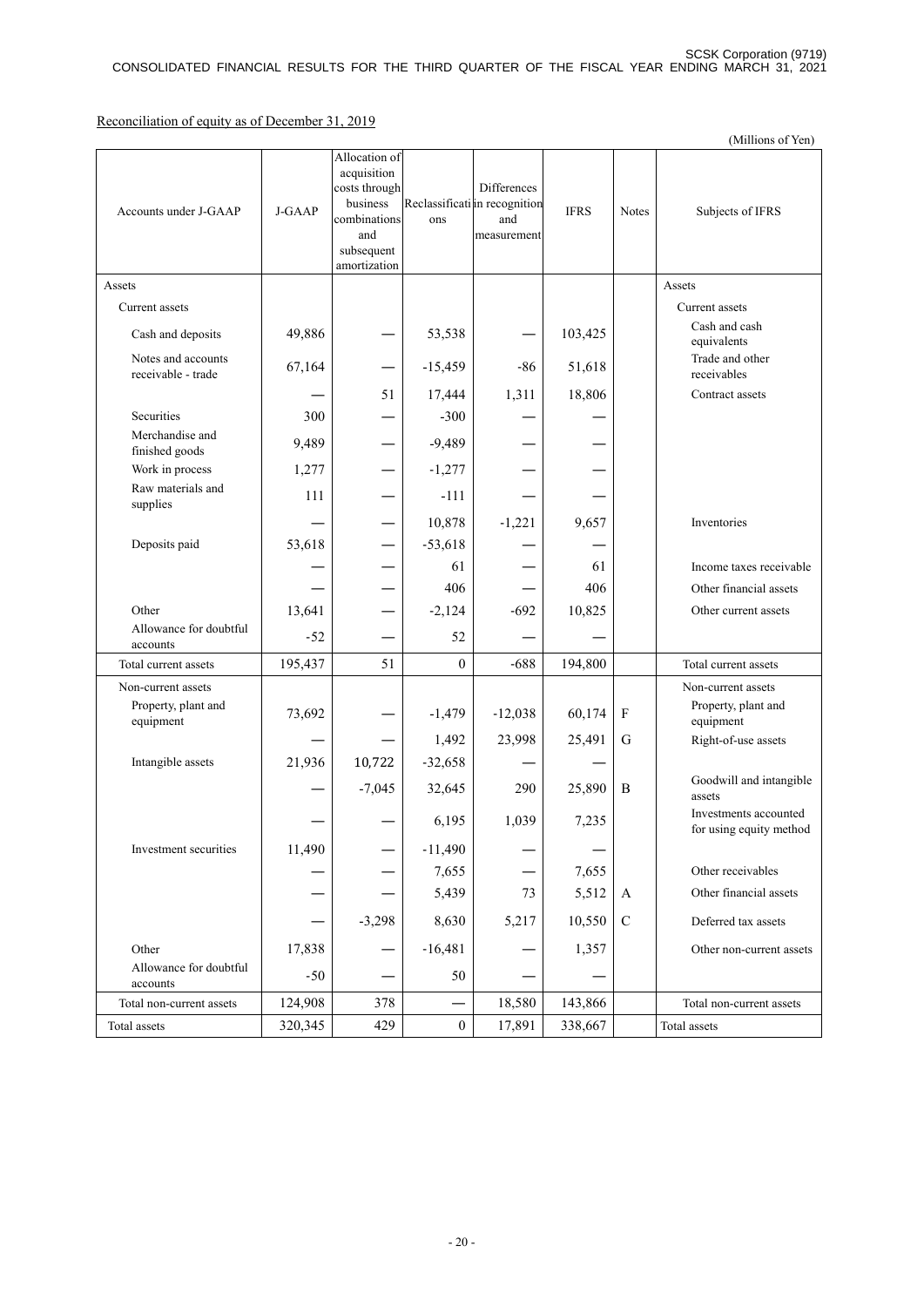|                                                              |          |                                                                                                                |                  |                                                                    |              |       | (Millions of Yen)             |
|--------------------------------------------------------------|----------|----------------------------------------------------------------------------------------------------------------|------------------|--------------------------------------------------------------------|--------------|-------|-------------------------------|
| Accounts under J-GAAP                                        | J-GAAP   | Allocation of<br>acquisition<br>costs through<br>business<br>combinations<br>and<br>subsequent<br>amortization | ons              | Differences<br>Reclassificati in recognition<br>and<br>measurement | <b>IFRS</b>  | Notes | Subjects of IFRS              |
| Liabilities                                                  |          |                                                                                                                |                  |                                                                    |              |       | Liabilities                   |
| <b>Current liabilities</b>                                   |          |                                                                                                                |                  |                                                                    |              |       | Current liabilities           |
| Notes and accounts                                           |          |                                                                                                                |                  |                                                                    |              |       |                               |
| payable - trade                                              | 20,099   |                                                                                                                | 8,183            | $-574$                                                             | 27,708       |       | Trade and other payables      |
|                                                              |          |                                                                                                                | 12,361           |                                                                    | 12,361       |       | Contract liabilities          |
|                                                              |          |                                                                                                                | 5,814            | 218                                                                | 6,032        | H     | Employee benefits accruals    |
| Short-term borrowings                                        | 15,400   |                                                                                                                | 10,000           | $-4$                                                               | 25,395       |       | Bonds and borrowings          |
| Current portion of bonds                                     | 10,000   |                                                                                                                | $-10,000$        |                                                                    |              |       |                               |
|                                                              |          |                                                                                                                | 848              | 6,378                                                              | 7,226        | G     | Lease liabilities             |
| Income taxes payable                                         | 1,304    |                                                                                                                | $-620$           |                                                                    | 683          |       | Income taxes payable          |
|                                                              |          |                                                                                                                |                  |                                                                    |              |       |                               |
| Provision for bonuses<br>Provision for bonuses               | 1,902    |                                                                                                                | $-1,902$         |                                                                    |              |       |                               |
| for directors (and other                                     | 48       |                                                                                                                | $-48$            |                                                                    |              |       |                               |
| officers)<br>Provision for loss on<br>construction contracts | 341      |                                                                                                                | -341             |                                                                    |              |       |                               |
|                                                              |          |                                                                                                                | 366              |                                                                    | 366          |       | Provisions                    |
|                                                              |          |                                                                                                                |                  | $-7$                                                               |              |       | Other current liabilities     |
| Other                                                        | 29,881   |                                                                                                                | $-24,662$        |                                                                    | 5,211        |       |                               |
| Total current liabilities                                    | 78,976   | -                                                                                                              |                  | 6,009                                                              | 84,986       |       | Total current liabilities     |
| Non-current liabilities                                      |          |                                                                                                                |                  |                                                                    |              |       | Non-current liabilities       |
| Bonds payable                                                | 30,000   |                                                                                                                |                  | $-79$                                                              | 29,920       |       | Bonds and borrowings          |
|                                                              |          |                                                                                                                | 1,653            | 18,310                                                             | 19,964       | G     | Lease liabilities             |
|                                                              |          |                                                                                                                | 163              |                                                                    | 163          |       | Other payables                |
|                                                              |          |                                                                                                                | $\theta$         |                                                                    | $\mathbf{0}$ |       | Other financial liabilities   |
|                                                              |          |                                                                                                                | 2,841            | 1,166                                                              | 4,007        | D     | Employee benefits             |
|                                                              |          |                                                                                                                | 3,102            |                                                                    | 3,102        |       | Provisions                    |
| Provision for retirement<br>benefits for directors           | 15       |                                                                                                                | $-15$            |                                                                    |              |       |                               |
| (and other officers)<br>Retirement benefit                   |          |                                                                                                                |                  |                                                                    |              |       |                               |
| liability                                                    | 2,825    |                                                                                                                | $-2,825$         |                                                                    |              |       |                               |
| Asset retirement<br>obligations                              | 3,102    |                                                                                                                | $-3,102$         |                                                                    |              |       |                               |
| Other                                                        | 1,900    |                                                                                                                | $-1,817$         |                                                                    | 83           |       | Other non-current liabilities |
| Total non-current<br>liabilities                             | 37,844   |                                                                                                                | $\overline{0}$   | 19,397                                                             | 57,242       |       | Total non-current liabilities |
| <b>Total liabilities</b>                                     | 116,821  |                                                                                                                | $\boldsymbol{0}$ | 25,407                                                             | 142,229      |       | <b>Total liabilities</b>      |
| Net assets                                                   |          |                                                                                                                |                  |                                                                    |              |       | Equity                        |
| Share capital                                                | 21,152   |                                                                                                                |                  |                                                                    | 21,152       |       | Share capital                 |
| Capital surplus                                              |          |                                                                                                                | 31               | $-31$                                                              |              |       | Capital surplus               |
| Retained earnings                                            | 184,585  |                                                                                                                |                  | $-11,998$                                                          | 172,587      | I     | Retained earnings             |
|                                                              |          |                                                                                                                |                  |                                                                    |              |       |                               |
| Treasury shares<br>Total accumulated other                   | $-696$   |                                                                                                                |                  | 417                                                                | $-279$       | A,D,  | Treasury shares               |
| comprehensive income                                         | $-2,353$ |                                                                                                                |                  | 4,113                                                              | 1,760        | E     | Other components of equity    |
| Share acquisition rights                                     | 31       |                                                                                                                | $-31$            |                                                                    |              |       |                               |
| Non-controlling interests                                    | 804      | 429                                                                                                            |                  | $-16$                                                              | 1,216        |       | Non-controlling interests     |
| Total net assets                                             | 203,524  | 429                                                                                                            |                  | $-7,515$                                                           | 196,437      |       | Total equity                  |
| Total liabilities and net assets                             | 320,345  | 429                                                                                                            | $\boldsymbol{0}$ | 17,891                                                             | 338,667      |       | Total liabilities and equity  |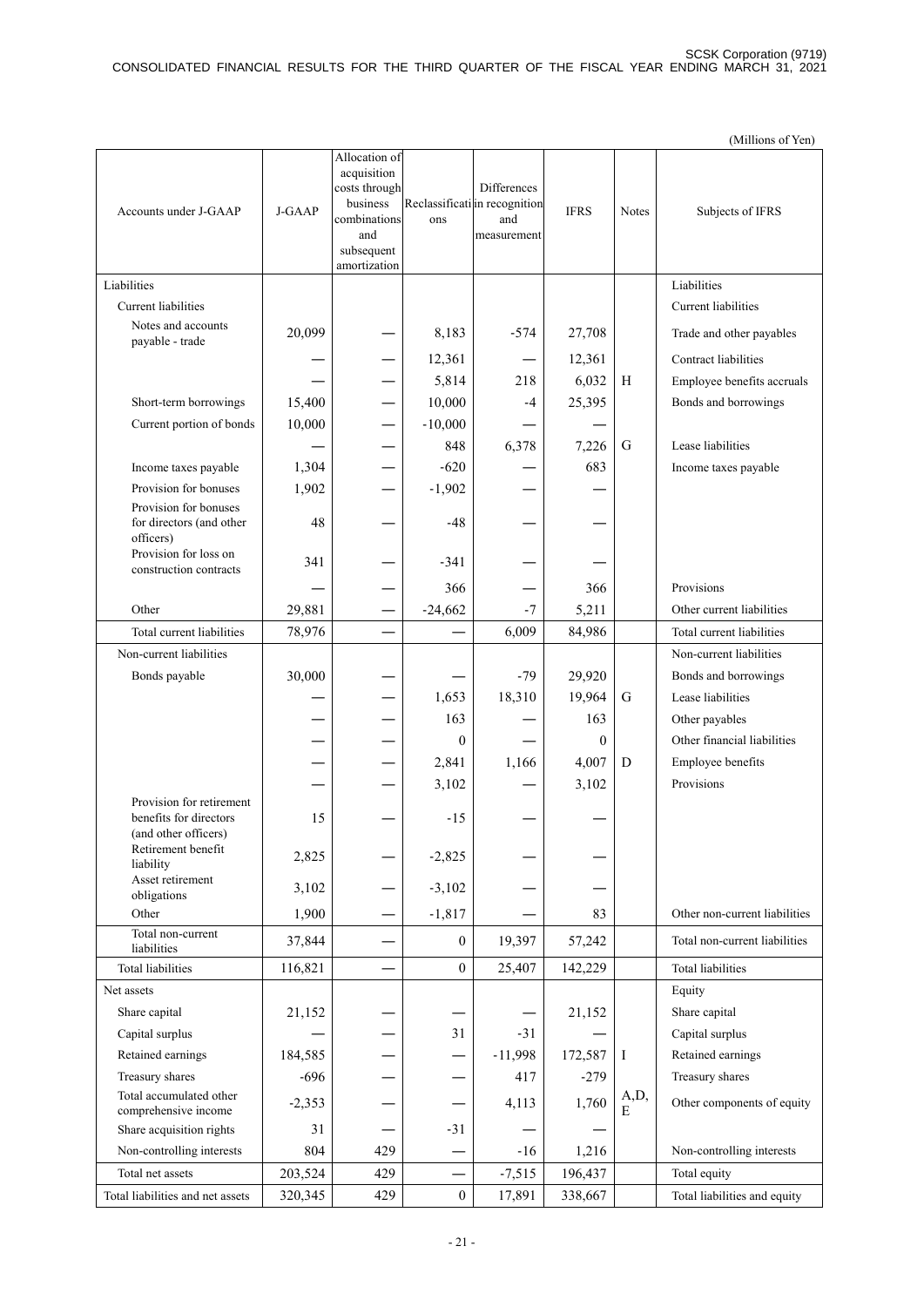Reconciliation of equity as of March 31, 2020

|                                            |         |                                                                                                                |                        |                                                     |             |               | (Millions of Yen)                                          |
|--------------------------------------------|---------|----------------------------------------------------------------------------------------------------------------|------------------------|-----------------------------------------------------|-------------|---------------|------------------------------------------------------------|
| Accounts under J-GAAP                      | J-GAAP  | Allocation of<br>acquisition<br>costs through<br>business<br>combinations<br>and<br>subsequent<br>amortization | Reclassifi-<br>cations | Differences in<br>recognition<br>and<br>measurement | <b>IFRS</b> | Notes         | Subjects of IFRS                                           |
| Assets                                     |         |                                                                                                                |                        |                                                     |             |               | Assets                                                     |
| Current assets                             |         |                                                                                                                |                        |                                                     |             |               | Current assets                                             |
| Cash and deposits                          | 32,072  |                                                                                                                | 79,623                 |                                                     | 111,695     |               | Cash and cash<br>equivalents                               |
| Notes and accounts<br>receivable - trade   | 78,828  |                                                                                                                | $-11,024$              | $-1,031$                                            | 66,772      |               | Trade and other<br>receivables                             |
|                                            |         |                                                                                                                | 13,062                 | 702                                                 | 13,765      |               | Contract assets                                            |
| Lease receivables and<br>investment assets | 340     |                                                                                                                | $-340$                 |                                                     |             |               |                                                            |
| Securities                                 | 299     |                                                                                                                | $-299$                 |                                                     |             |               |                                                            |
| Merchandise and                            | 9,150   |                                                                                                                | $-9,150$               |                                                     |             |               |                                                            |
| finished goods                             |         |                                                                                                                |                        |                                                     |             |               |                                                            |
| Work in process<br>Raw materials and       | 671     |                                                                                                                | $-671$                 |                                                     |             |               |                                                            |
| supplies                                   | 133     |                                                                                                                | $-133$                 |                                                     |             |               |                                                            |
|                                            |         |                                                                                                                | 9,955                  | 115                                                 | 10,071      |               | Inventories                                                |
| Deposits paid                              | 79,703  |                                                                                                                | $-79,703$              |                                                     |             |               | Income taxes                                               |
|                                            |         |                                                                                                                | 24                     |                                                     | 24          |               | receivable                                                 |
|                                            |         |                                                                                                                | 412                    |                                                     | 412         |               | Other financial assets                                     |
| Other                                      | 13,600  |                                                                                                                | $-1,803$               | $-647$                                              | 11,149      |               | Other current assets                                       |
| Allowance for<br>doubtful accounts         | $-48$   |                                                                                                                | 48                     |                                                     |             |               |                                                            |
| Total current assets                       | 214,752 |                                                                                                                |                        | $-861$                                              | 213,891     |               | Total current assets                                       |
| Non-current assets                         |         |                                                                                                                |                        |                                                     |             |               | Non-current assets                                         |
| Property, plant and<br>equipment           | 74,801  |                                                                                                                | $-1,384$               | $-11,870$                                           | 61,546      | ${\bf F}$     | Property, plant and<br>equipment                           |
|                                            |         |                                                                                                                | 1,394                  | 24,704                                              | 26,099      | G             | Right-of-use assets                                        |
| Intangible assets                          | 21,384  | 10,274                                                                                                         | $-31,659$              |                                                     |             |               |                                                            |
|                                            |         | $-6,869$                                                                                                       | 31,650                 | 461                                                 | 25,242      | B             | Goodwill and<br>intangible assets<br>Investments accounted |
|                                            |         |                                                                                                                | 6,333                  | 920                                                 | 7,253       |               | for using equity<br>method                                 |
| Investment securities                      | 11,854  |                                                                                                                | $-11,854$              |                                                     |             |               |                                                            |
| Long-term prepaid<br>expenses              | 1,599   |                                                                                                                | $-1,599$               |                                                     |             |               |                                                            |
| Leasehold and<br>guarantee deposits        | 7,178   |                                                                                                                | $-7,178$               |                                                     |             |               |                                                            |
|                                            |         |                                                                                                                | 7,890                  |                                                     | 7,890       |               | Other receivables                                          |
|                                            |         |                                                                                                                | 5,666                  | 73                                                  | 5,739       | A             | Other financial assets                                     |
| Deferred tax assets                        | 10,044  | $-3,146$                                                                                                       |                        | 6,068                                               | 12,967      | $\mathcal{C}$ | Deferred tax assets                                        |
| Other                                      | 918     |                                                                                                                | 692                    |                                                     | 1,610       |               | Other non-current<br>assets                                |
| Allowance for<br>doubtful accounts         | $-50$   |                                                                                                                | 50                     |                                                     |             |               |                                                            |
| Total non-current<br>assets                | 127,732 | 259                                                                                                            |                        | 20,357                                              | 148,350     |               | Total non-current<br>assets                                |
| Total assets                               | 342,485 | 259                                                                                                            |                        | 19,496                                              | 362,241     |               | Total assets                                               |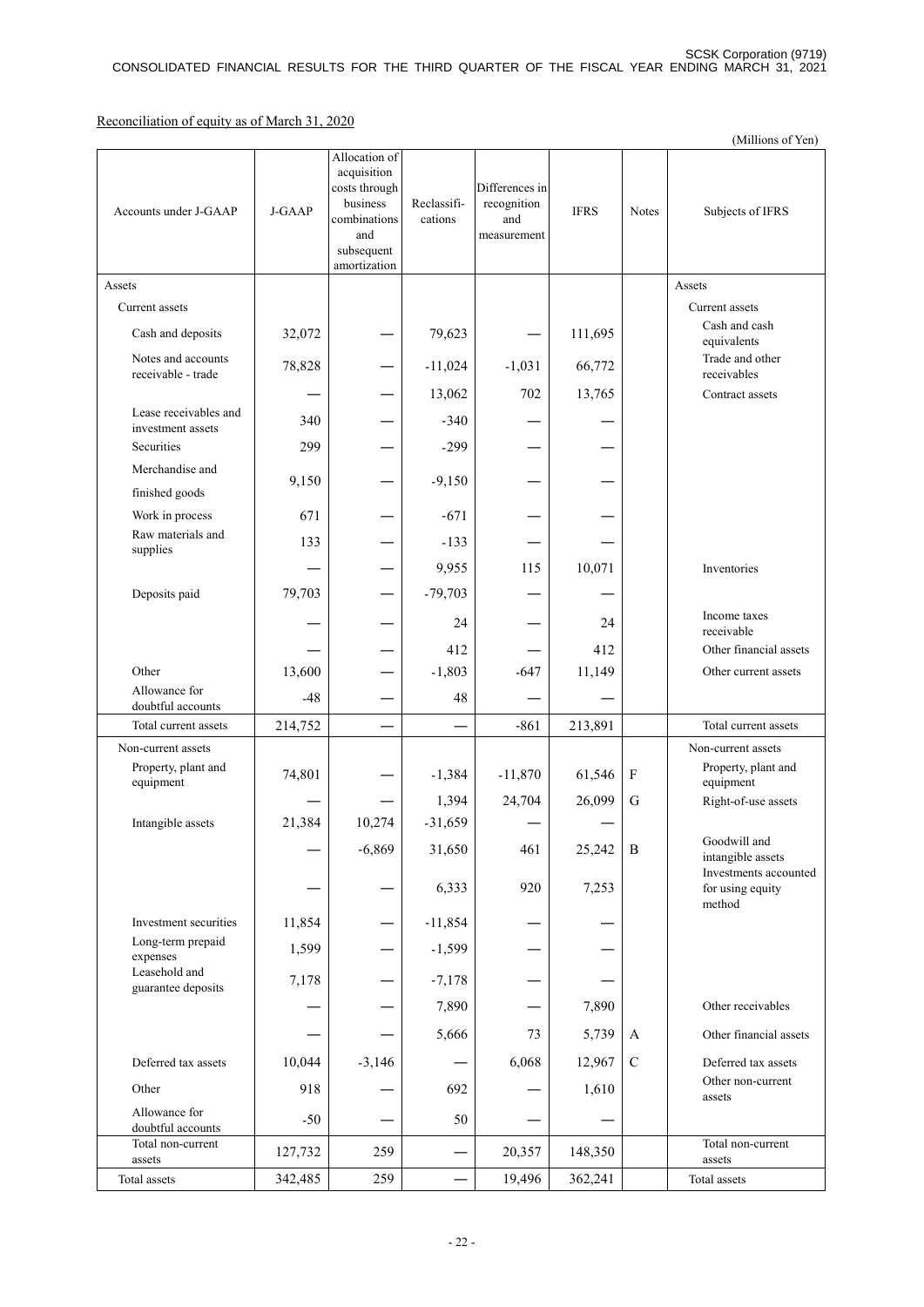|                                                                               |         |                                                                                                                |                        |                                                     |             |       | (Millions of Yen)                |
|-------------------------------------------------------------------------------|---------|----------------------------------------------------------------------------------------------------------------|------------------------|-----------------------------------------------------|-------------|-------|----------------------------------|
| Accounts under J-GAAP                                                         | J-GAAP  | Allocation of<br>acquisition<br>costs through<br>business<br>combinations<br>and<br>subsequent<br>amortization | Reclassifi-<br>cations | Differences in<br>recognition<br>and<br>measurement | <b>IFRS</b> | Notes | Subjects of IFRS                 |
| Liabilities                                                                   |         |                                                                                                                |                        |                                                     |             |       | Liabilities                      |
| <b>Current</b> liabilities                                                    |         |                                                                                                                |                        |                                                     |             |       | <b>Current</b> liabilities       |
| Notes and accounts<br>payable - trade                                         | 25,054  |                                                                                                                | 7,212                  | 38                                                  | 32,306      |       | Trade and other<br>payables      |
|                                                                               |         |                                                                                                                | 12,638                 |                                                     | 12,638      |       | Contract liabilities             |
|                                                                               |         |                                                                                                                | 10,051                 | 2,002                                               | 12,054      | H     | Employee benefits<br>accruals    |
| Short-term borrowings                                                         | 15,400  |                                                                                                                | 10,000                 | $-2$                                                | 25,397      |       | Bonds and borrowings             |
| Current portion of<br>bonds                                                   | 10,000  |                                                                                                                | $-10,000$              |                                                     |             |       |                                  |
| Lease obligations                                                             | 836     |                                                                                                                | $-836$                 |                                                     |             |       |                                  |
|                                                                               |         |                                                                                                                | 836                    | 5,764                                               | 6,601       | G     | Lease liabilities                |
| Income taxes payable                                                          | 5,091   |                                                                                                                | $-1,317$               |                                                     | 3,773       |       | Income taxes payable             |
| Provision for bonuses                                                         | 6,972   |                                                                                                                | $-6,972$               |                                                     |             |       |                                  |
| Provision for bonuses<br>for directors (and other<br>officers)                | 65      |                                                                                                                | $-65$                  |                                                     |             |       |                                  |
| Provision for loss on<br>construction contracts                               | 507     |                                                                                                                | $-507$                 |                                                     |             |       |                                  |
|                                                                               |         |                                                                                                                | 511                    |                                                     | 511         |       | Provisions                       |
| Other                                                                         | 29,960  |                                                                                                                | $-21,550$              | $-133$                                              | 8,275       |       | Other current liabilities        |
| Total current liabilities                                                     | 93,889  |                                                                                                                |                        | 7,669                                               | 101,559     |       | Total current liabilities        |
| Non-current liabilities                                                       |         |                                                                                                                |                        |                                                     |             |       | Non-current liabilities          |
| Bonds payable                                                                 | 30,000  |                                                                                                                |                        | $-72$                                               | 29,927      |       | Bonds and borrowings             |
| Lease obligations                                                             | 1,581   |                                                                                                                | $-1,581$               |                                                     |             |       |                                  |
|                                                                               |         |                                                                                                                | 1,581                  | 19,546                                              | 21,127      | G     | Lease liabilities                |
|                                                                               |         |                                                                                                                | 207                    |                                                     | 207         |       | Other payables                   |
|                                                                               |         |                                                                                                                | 5,543                  | 278                                                 | 5,821       | D     | Employee benefits                |
|                                                                               |         |                                                                                                                | 3,115                  |                                                     | 3,115       |       | Provisions                       |
| Provision for<br>retirement benefits for<br>directors (and other<br>officers) | 11      |                                                                                                                | $-11$                  |                                                     |             |       |                                  |
| Retirement benefit<br>liability                                               | 5,532   |                                                                                                                | $-5,532$               |                                                     |             |       |                                  |
| Asset retirement<br>obligations                                               | 3,115   |                                                                                                                | $-3,115$               |                                                     |             |       |                                  |
| Long-term lease and<br>guarantee deposits                                     | 156     |                                                                                                                | $-156$                 |                                                     |             |       |                                  |
| Other                                                                         | 127     |                                                                                                                | $-51$                  |                                                     | 75          |       | Other non-current<br>liabilities |
| Total non-current<br>liabilities                                              | 40,523  |                                                                                                                |                        | 19,752                                              | 60,276      |       | Total non-current<br>liabilities |
| <b>Total liabilities</b>                                                      | 134,413 |                                                                                                                |                        | 27,422                                              | 161,835     |       | <b>Total liabilities</b>         |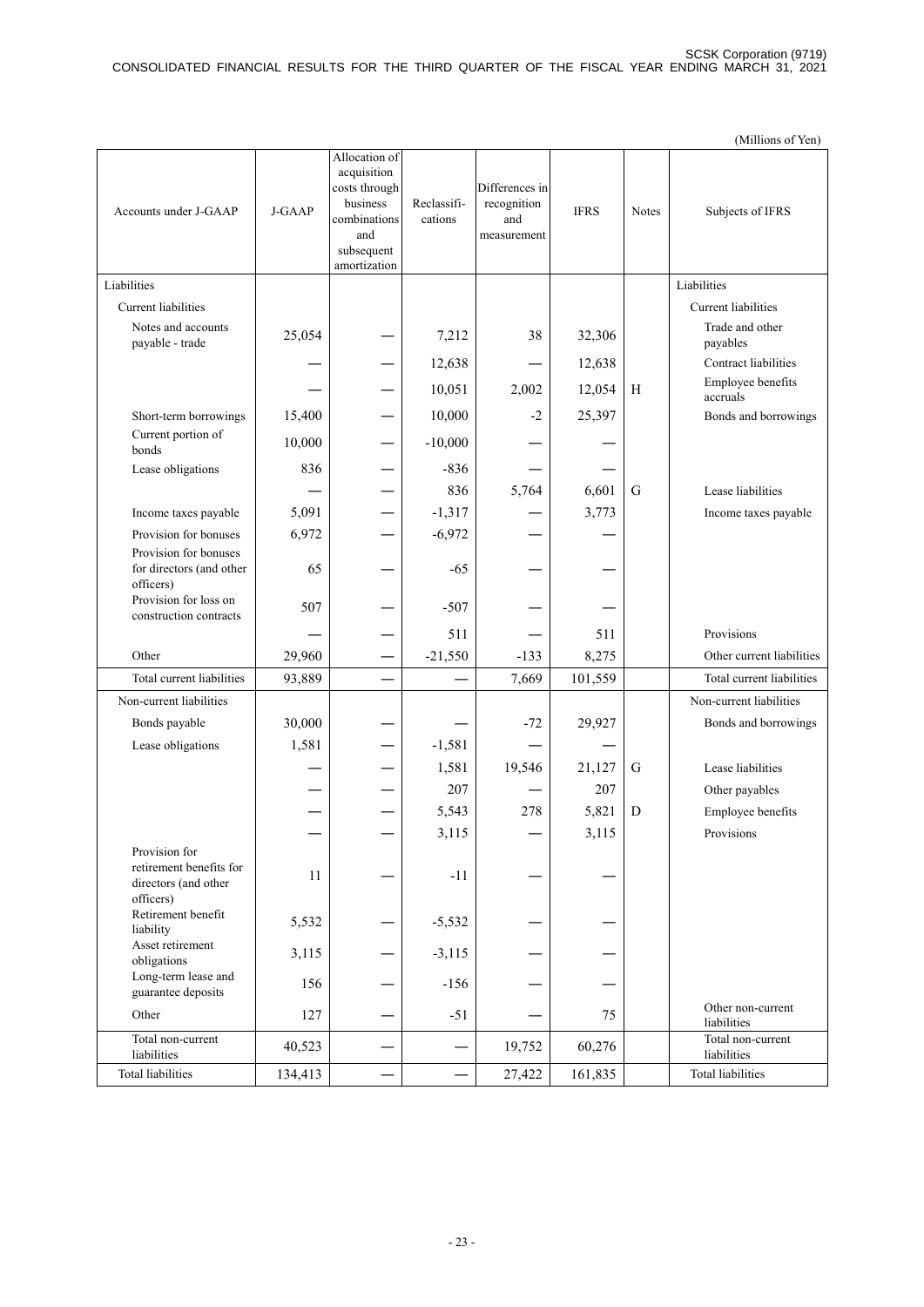|                                                 |          |                                                                                                                |                        |                                                     |             |              | (Millions of Yen)             |
|-------------------------------------------------|----------|----------------------------------------------------------------------------------------------------------------|------------------------|-----------------------------------------------------|-------------|--------------|-------------------------------|
| Accounts under J-GAAP                           | $J-GAAP$ | Allocation of<br>acquisition<br>costs through<br>business<br>combinations<br>and<br>subsequent<br>amortization | Reclassifi-<br>cations | Differences in<br>recognition<br>and<br>measurement | <b>IFRS</b> | <b>Notes</b> | Subjects of IFRS              |
| Net assets                                      |          |                                                                                                                |                        |                                                     |             |              | Equity                        |
| Share capital                                   | 21,152   |                                                                                                                |                        |                                                     | 21,152      |              | Share capital                 |
| Capital surplus                                 |          | 429                                                                                                            | $-398$                 | $-30$                                               |             |              |                               |
| Retained earnings                               | 191,881  | $-169$                                                                                                         | 429                    | $-14,312$                                           | 177,828     | I            | Retained earnings             |
| Treasury shares                                 | $-698$   |                                                                                                                |                        | 417                                                 | $-281$      |              | Treasury shares               |
| Total accumulated other<br>comprehensive income | $-4,655$ |                                                                                                                |                        | 6,002                                               | 1,347       | A,D,<br>E    | Other components of<br>equity |
| Share acquisition rights                        | 30       |                                                                                                                | $-30$                  |                                                     |             |              |                               |
| Non-controlling interests                       | 361      |                                                                                                                |                        | $-2$                                                | 358         |              | Non-controlling interests     |
| Total net assets                                | 208,072  | 259                                                                                                            |                        | $-7,925$                                            | 200,405     |              | Total equity                  |
| Total liabilities and net<br>assets             | 342,485  | 259                                                                                                            |                        | 19,496                                              | 362,241     |              | Total liabilities and equity  |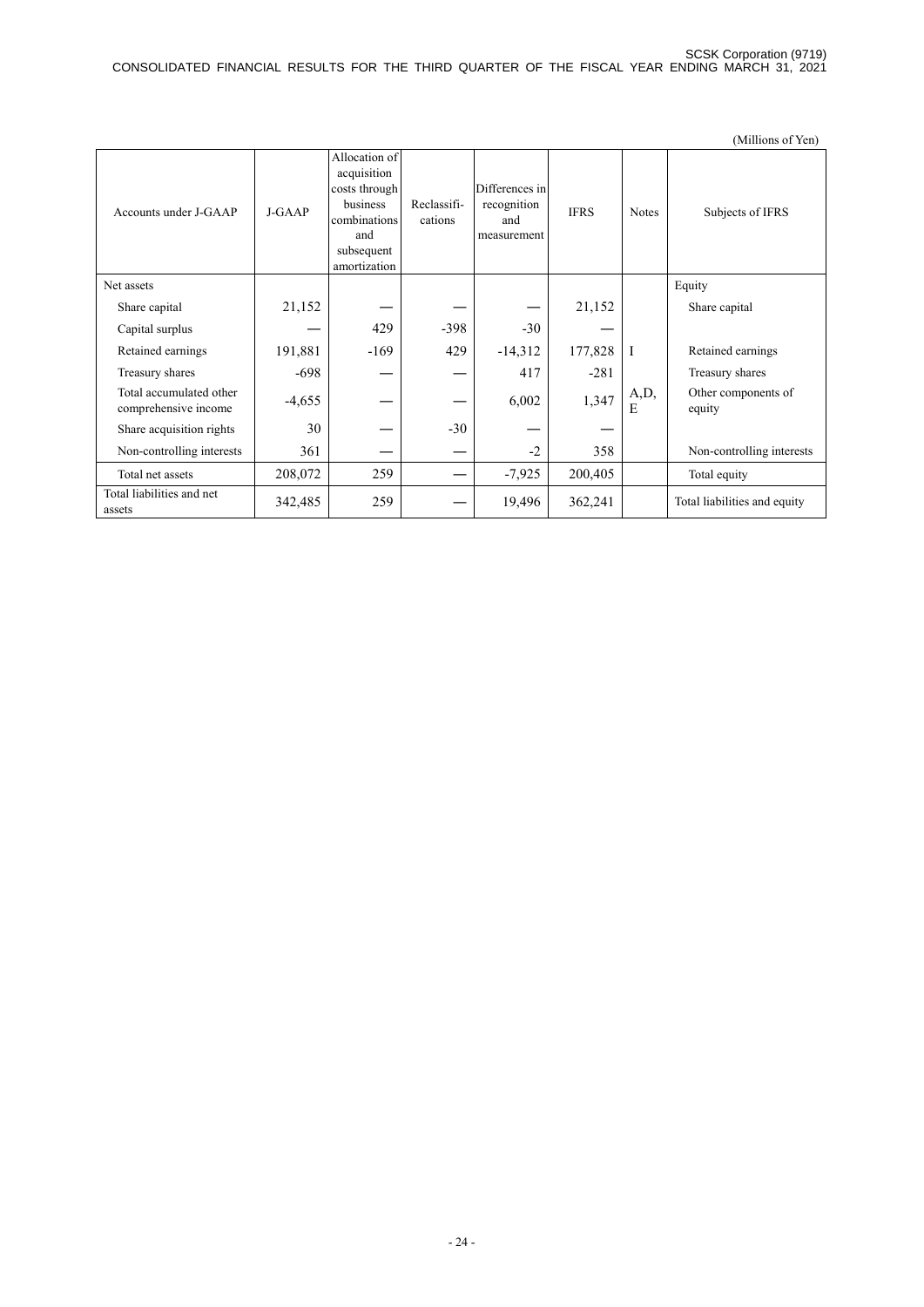Reconciliation of income and comprehensive income for Nine-month period ended December 31, 2019 (April 1, 2019 to December 31, 2019)

|                                                 |          |                                   |                               |             |              | (Millions of Yen)                                                             |
|-------------------------------------------------|----------|-----------------------------------|-------------------------------|-------------|--------------|-------------------------------------------------------------------------------|
| Accounts under J-GAAP                           | $J-GAAP$ | Reclassifications recognition and | Differences in<br>measurement | <b>IFRS</b> | <b>Notes</b> | Subjects of IFRS                                                              |
| Net sales                                       | 280,722  |                                   | 191                           | 280,914     |              | Net sales                                                                     |
| Cost of sales                                   | 209,627  | 201                               | $-468$                        | 209,359     |              | Cost of sales                                                                 |
| Gross profit                                    | 71,095   | $-201$                            | 660                           | 71,554      |              | Gross profit                                                                  |
| Selling, general and<br>administrative expenses | 40,215   | 411                               | $-705$                        | 39,922      | B            | Selling, general and<br>administrative expenses                               |
|                                                 |          | 158                               | 3                             | 162         |              | Other income                                                                  |
|                                                 |          | 293                               | $-35$                         | 258         |              | Other expenses                                                                |
| Operating profit                                | 30,879   | $-748$                            | 1,405                         | 31,536      |              | Operating profit                                                              |
| Non-operating income                            | 995      | $-995$                            |                               |             |              |                                                                               |
| Non-operating expenses                          | 397      | $-397$                            |                               |             |              |                                                                               |
| Ordinary profit                                 | 31,477   | $-31,477$                         |                               |             |              |                                                                               |
| Extraordinary income                            | 1,816    | $-1,816$                          |                               |             |              |                                                                               |
| <b>Extraordinary losses</b>                     | 473      | $-473$                            |                               |             |              |                                                                               |
|                                                 |          | 1,946                             | $-1,809$                      | 136         | $\mathbf{A}$ | Finance income                                                                |
|                                                 |          | 98                                | 306                           | 405         |              | Finance costs                                                                 |
|                                                 |          | 707                               | 46                            | 754         |              | Share of profit (loss) of<br>investments accounted for<br>using equity method |
| Profit before income taxes                      | 32,821   | $-135$                            | $-663$                        | 32,022      |              | Profit before tax                                                             |
| Total income taxes                              | 9,713    | $-135$                            | 197                           | 9,775       |              | Income tax expense                                                            |
| Profit                                          | 23,107   |                                   | $-860$                        | 22,246      |              | Profit                                                                        |
| Profit attributable to                          |          |                                   |                               |             |              | Profit attributable to                                                        |
| Owners of parent                                | 23,049   |                                   | $-860$                        | 22,189      |              | Owners of parent                                                              |
| Non-controlling interests                       | 57       |                                   | $-0$                          | 57          |              | Non-controlling interests                                                     |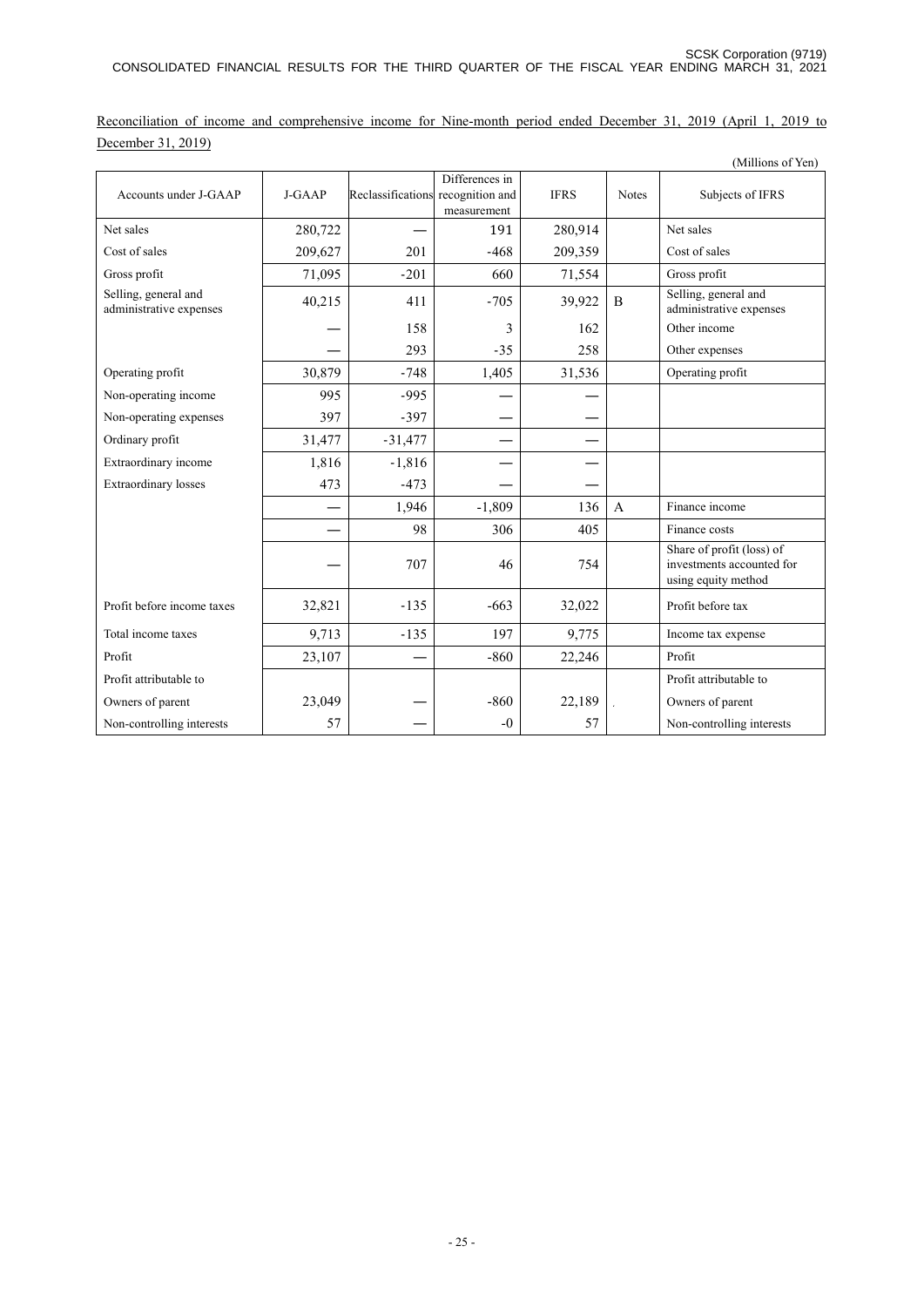|                                                         |        |                   |                 |             |              | (Millions of Yen)                       |
|---------------------------------------------------------|--------|-------------------|-----------------|-------------|--------------|-----------------------------------------|
|                                                         |        |                   | Differences in  |             |              |                                         |
| Accounts under J-GAAP                                   | J-GAAP | Reclassifications | recognition and | <b>IFRS</b> | <b>Notes</b> | Subjects of IFRS                        |
|                                                         |        |                   | measurement     |             |              |                                         |
| Profit                                                  | 23,107 |                   | $-860$          | 22,246      |              | Profit                                  |
| Other comprehensive income                              |        |                   |                 |             |              | Other comprehensive income              |
|                                                         |        |                   |                 |             |              | Items that will not be                  |
|                                                         |        |                   |                 |             |              | reclassified to profit or loss          |
| Remeasurements of                                       |        |                   |                 |             |              | Remeasurements of                       |
| defined benefit plans, net<br>of tax                    | 493    |                   | $-493$          |             | D            | defined benefit<br>liabilities (assets) |
|                                                         |        |                   |                 |             |              | Net change in fair value                |
|                                                         |        |                   |                 |             |              | of equity instruments                   |
| Valuation difference on                                 | $-524$ |                   | 1,746           | 1,221       | A            | designated as measured                  |
| available-for-sale securities                           |        |                   |                 |             |              | at fair value through                   |
|                                                         |        |                   |                 |             |              | other comprehensive                     |
|                                                         |        |                   |                 |             |              | income<br>Share of other                |
|                                                         |        |                   |                 |             |              | comprehensive income                    |
|                                                         |        | 57                | 107             | 164         |              | of investments                          |
|                                                         |        |                   |                 |             |              | accounted for using                     |
|                                                         |        |                   |                 |             |              | equity method                           |
|                                                         |        |                   |                 |             |              | Items that may be                       |
|                                                         |        |                   |                 |             |              | reclassified to profit or loss          |
| Deferred gains or losses on<br>hedges                   | 38     |                   | $-47$           | $-8$        |              | Cash flow hedges                        |
| Foreign currency                                        |        |                   |                 |             |              | Exchange differences on                 |
| translation adjustment                                  | $-151$ |                   | $-1$            | $-152$      |              | translation of foreign<br>operations    |
|                                                         |        |                   |                 |             |              | Share of other                          |
| Share of other                                          |        |                   |                 |             |              | comprehensive income                    |
| comprehensive income of<br>entities accounted for using | 60     | $-57$             |                 | 3           |              | of investments                          |
| equity method                                           |        |                   |                 |             |              | accounted for using                     |
|                                                         |        |                   |                 |             |              | equity method                           |
| Total other comprehensive<br>income                     | $-82$  |                   | 1,311           | 1,229       |              | Total other comprehensive<br>income     |
| Comprehensive income                                    | 23,025 |                   | 450             | 23,476      |              | Comprehensive income                    |
| Comprehensive income                                    |        |                   |                 |             |              | Comprehensive income                    |
| attributable to                                         |        |                   |                 |             |              | attributable to                         |
| Owners of parent                                        | 22,965 |                   | 453             | 23,418      |              | Owners of parent                        |
| Non-controlling<br>interests                            | 60     |                   | $-2$            | 57          |              | Non-controlling<br>interests            |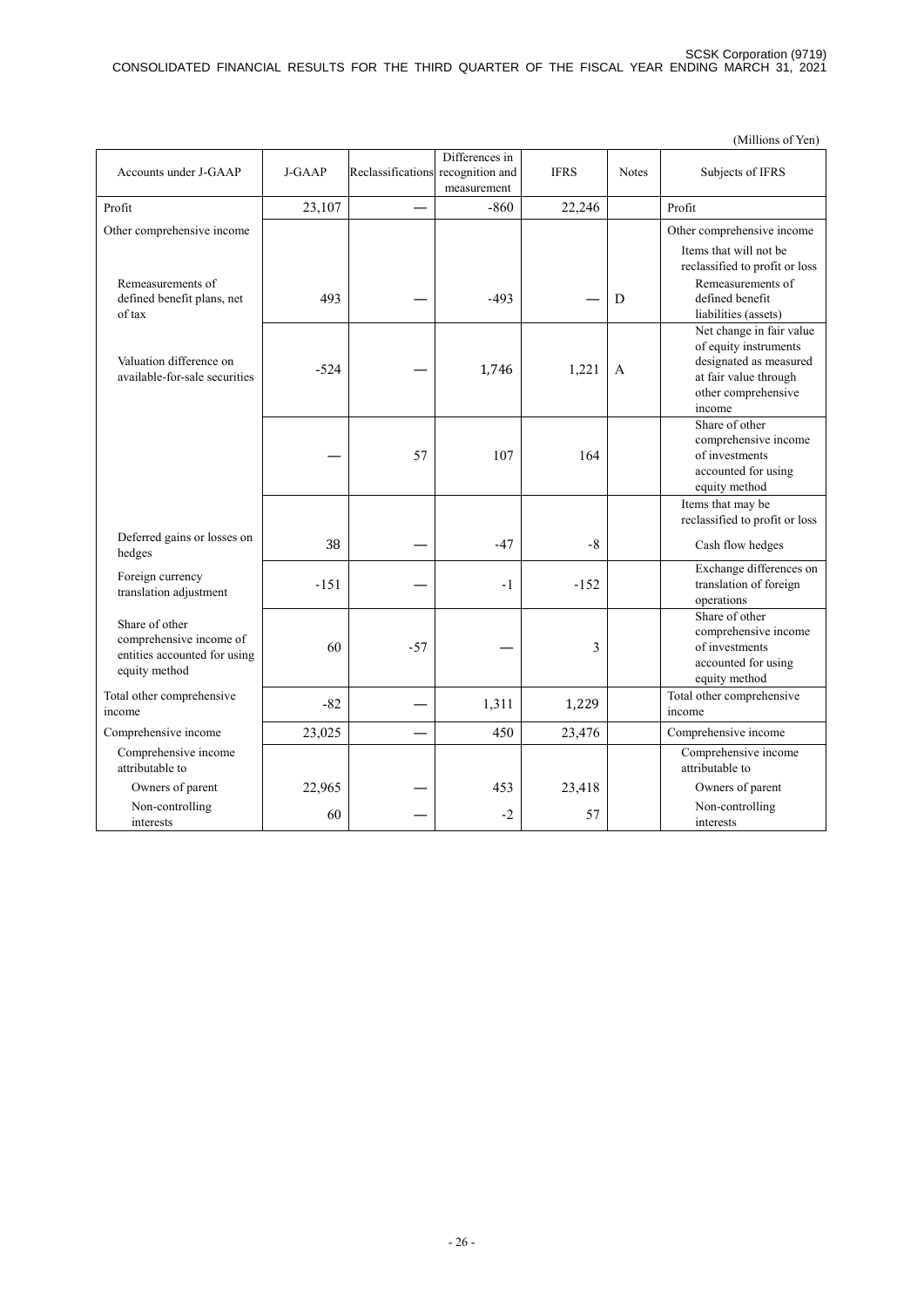|                                                 |          |                                                                                                                |                        |                                                     |             |                | (Millions of Yen)                                                             |
|-------------------------------------------------|----------|----------------------------------------------------------------------------------------------------------------|------------------------|-----------------------------------------------------|-------------|----------------|-------------------------------------------------------------------------------|
| Accounts under J-GAAP                           | $J-GAAP$ | Allocation of<br>acquisition<br>costs through<br>business<br>combinations<br>and<br>subsequent<br>amortization | Reclassifi-<br>cations | Differences in<br>recognition<br>and<br>measurement | <b>IFRS</b> | <b>Notes</b>   | Subjects of IFRS                                                              |
| Net sales                                       | 387,003  |                                                                                                                |                        | $-1,707$                                            | 385,295     |                | Net sales                                                                     |
| Cost of sales                                   | 289,048  | 51                                                                                                             | 198                    | $-1,195$                                            | 288,102     |                | Cost of sales                                                                 |
| Gross profit                                    | 97,954   | $-51$                                                                                                          | $-198$                 | $-511$                                              | 97,192      |                | Gross profit                                                                  |
| Selling, general and<br>administrative expenses | 55,628   | 270                                                                                                            | 1,108                  | 138                                                 | 57,145      | $\overline{B}$ | Selling, general and<br>administrative expenses                               |
|                                                 |          |                                                                                                                | 352                    | 3                                                   | 355         |                | Other income                                                                  |
|                                                 |          |                                                                                                                | 384                    | $-30$                                               | 354         |                | Other expenses                                                                |
| Operating profit                                | 42,326   | $-321$                                                                                                         | $-1,340$               | $-616$                                              | 40,048      |                | Operating profit                                                              |
| Non-operating income                            | 1,280    |                                                                                                                | $-1,280$               |                                                     |             |                |                                                                               |
| Non-operating expenses                          | 592      |                                                                                                                | $-592$                 |                                                     |             |                |                                                                               |
| Ordinary profit                                 | 43,014   | $-321$                                                                                                         | $-42,692$              |                                                     |             |                |                                                                               |
| Extraordinary income                            | 2,028    |                                                                                                                | $-2,028$               |                                                     |             |                |                                                                               |
| <b>Extraordinary</b> losses                     | 1,080    |                                                                                                                | $-1,080$               |                                                     |             |                |                                                                               |
|                                                 |          |                                                                                                                | 2,032                  | $-1,820$                                            | 212         | A              | Finance income                                                                |
|                                                 |          |                                                                                                                | 168                    | 489                                                 | 658         |                | Finance costs                                                                 |
|                                                 |          |                                                                                                                | 923                    | 53                                                  | 976         |                | Share of profit (loss) of<br>investments accounted for<br>using equity method |
| Profit before income taxes                      | 43,961   | $-321$                                                                                                         | $-187$                 | $-2,873$                                            | 40,578      |                | Profit before tax                                                             |
| Total income taxes                              | 12,666   | $-152$                                                                                                         | $-187$                 | $-604$                                              | 11,720      |                | Income tax expense                                                            |
| Profit                                          | 31,294   | $-169$                                                                                                         |                        | $-2,268$                                            | 28,857      |                | Profit                                                                        |
| Profit attributable to                          |          |                                                                                                                |                        |                                                     |             |                | Profit attributable to                                                        |
| Owners of parent                                | 31,201   | $-169$                                                                                                         |                        | $-2,267$                                            | 28,765      |                | Owners of parent                                                              |
| Non-controlling interests                       | 93       |                                                                                                                |                        | $-0$                                                | 92          |                | Non-controlling interests                                                     |

Reconciliation of income and comprehensive income of fiscal year ended March 31, 2020 (April 1, 2019 to March 31, 2020)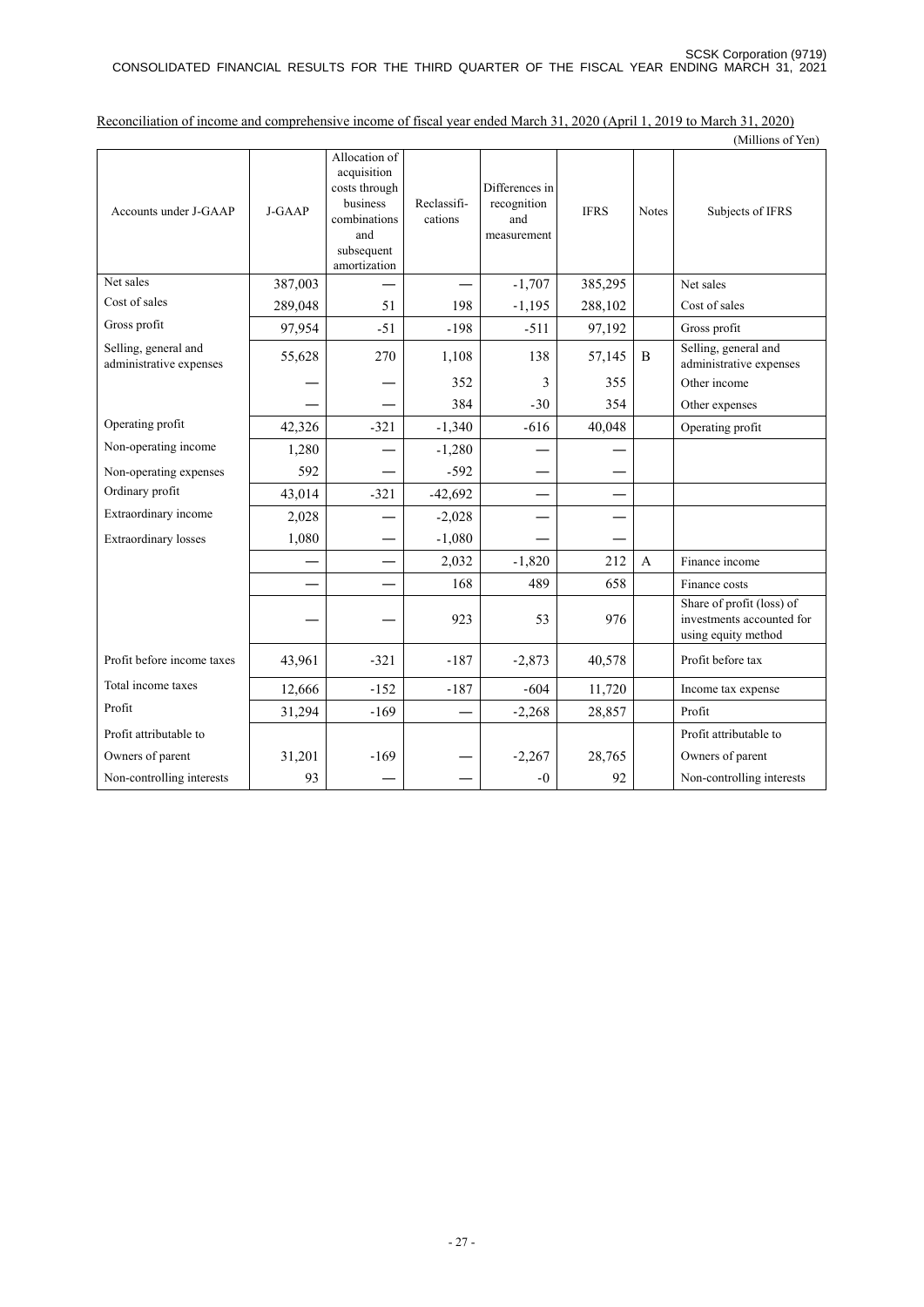(Millions of Yen) Accounts under J-GAAP J-GAAP Allocation of acquisition costs through business combinations and subsequent amortization Reclassifications Differences in recognition and measurement IFRS Notes Subjects of IFRS Profit 169 -169 — 2,268 28,857 Profit Other comprehensive Other comprehensive come of the comprehensive come of the comprehensive come of the comprehensive come of the come of the come of the come of the come of the come of the come of the come of the come of the come of the come income Items that will not be reclassified to profit or loss Remeasurements of defined benefit plans, net of tax  $-1,410$  – – – 490 – 919 D Remeasurements of defined benefit liabilities (assets) Valuation difference on available-for-sale securities  $-981$  –  $-1$  1,896 915 A Net change in fair value of equity instruments designated as measured at fair value through other comprehensive income —  $-21$   $-18$   $-39$ Share of other comprehensive income of investments accounted for using equity method Items that may be reclassified to profit or loss Deferred gains or losses  $\left[\begin{array}{ccc} 44 & - & - & -63 & -19 \\ 0 \text{n} & - & - & -1 \end{array}\right]$  Cash flow hedges Foreign currency Foreign currency<br>translation adjustment  $-29$   $-4$   $-34$ Exchange differences on translation of foreign operations Share of other comprehensive income of entities accounted for using equity method  $-6$  – 21 – 14 Share of other comprehensive income of investments accounted for using equity method Total other comprehensive Total other comprehensive  $-2,384$   $2,300$   $-83$   $\phantom{0}$  Total other comprehensive income income Comprehensive income  $\begin{vmatrix} 28,910 & -169 \end{vmatrix}$   $-169$   $-32$   $32$   $28,773$  Comprehensive income Comprehensive income Comprehensive income<br>attributable to attributable to attributable to attributable to attributable to attributable to Owners of parent 28,815 -169 -169 -169 35 28,680 Owners of parent Non-controlling interests 95 ― ― -2 92 Non-controlling interests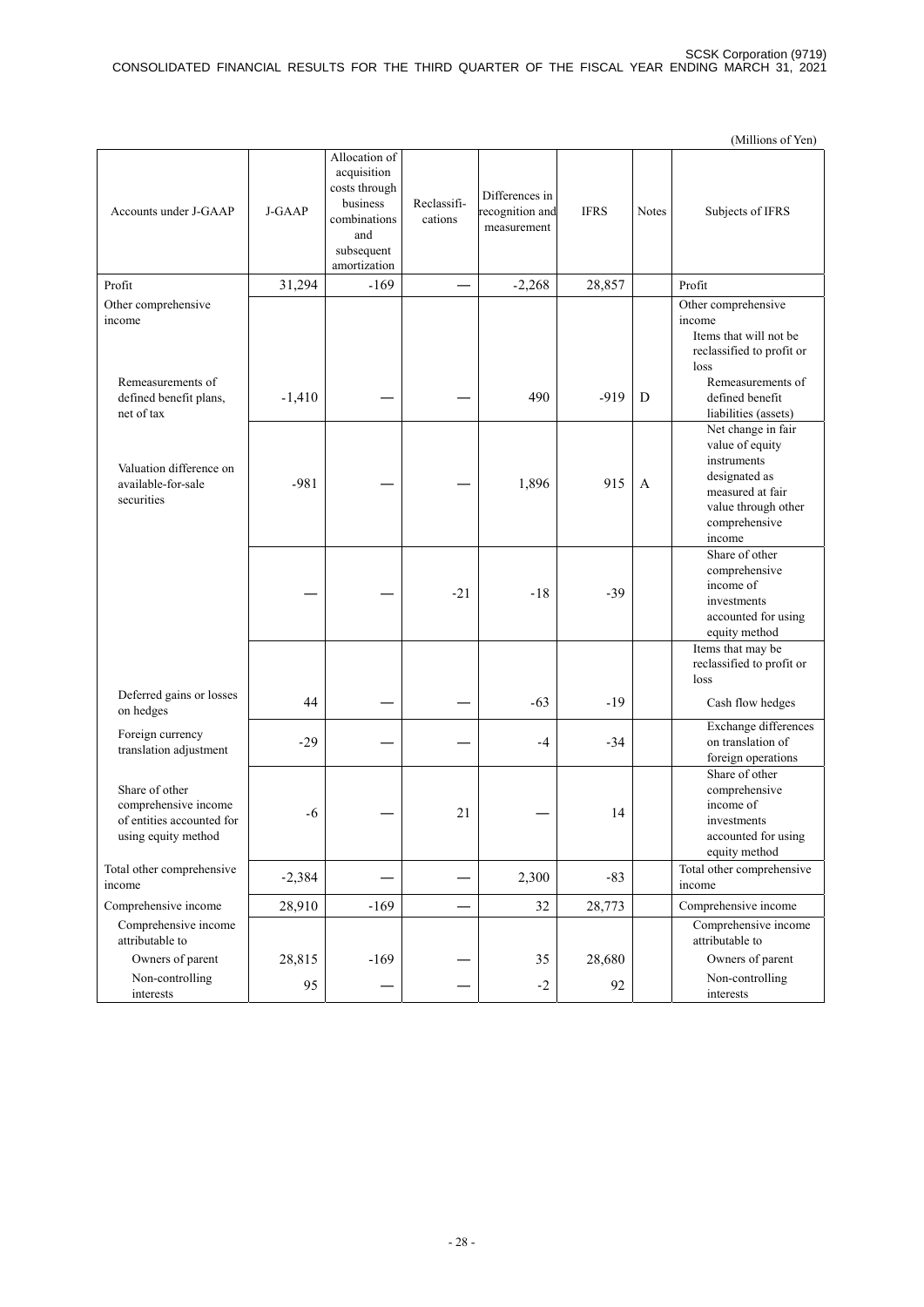#### Notes on reconciliations

#### **A. Financial instruments**

Under J-GAAP standards, marketable securities were measured at fair value while non-marketable securities were measured at acquisition cost, in principle. Under IFRS standards, all equity instruments are measured at fair value.

In addition, IFRS standards allow for fluctuations in the fair value of equity instruments to be recognized through other comprehensive income. When this recognition method is adopted, gains and losses on sale and valuation of the applicable equity instruments will not be transferred to net income.

#### **B. Goodwill and intangible assets**

Under J-GAAP standards, goodwill is amortized through the straight-line method over the period in which said goodwill can be rationally estimated to have an impact. Under IFRS, goodwill incurred through business combinations is not amortized. Rather, impairment tests are performed on annual basis and when signs of amortization have been recognized.

#### **C. Deferred tax assets**

Under J-GAAP standards, deferred tax assets were recognized based on "Implementation Guidance on Recoverability of Deferred Tax Assets" (Accounting Standards Board of Japan Guidance No.26). However, under IFRS the method of judging the recoverability of deferred tax assets was revised to recognize deferred tax assets in relation to taxable profits among deductible temporary differences and loss carryforwards deemed to be highly likely to be available for paying future tax obligations.

#### **D. Employee Benefits**

Under J-GAAP standards, employee retirement benefits paid through defined benefit pension plans were recognized in net income through service cost, interest expense, and expected return on investment. Actuarial differences and past service costs that are not treated as expenses were recognized under other comprehensive income and then reflected in net income over a defined period.

Under IFRS standards, employee retirement benefits paid through defined benefit pension plans are recognized in net income through current and past service cost and net interest cost is reflected in net income in an amount arrived at through the application of a discount rate to net defined benefit liability (asset). In addition, the remeasured amount of net defined benefit liability (asset) is recognized under other comprehensive income and reflected directly in retained earnings through other components of equity without being reflected in net income. Remeasurements of defined benefit pension plans are comprised of actuarial differences on defined benefit liability and gains on plan assets (excluding interest received on plan assets).

#### **E. Foreign currency translation differences from foreign operations**

When applying IFRS standards, the Company chose to utilize the exception for foreign currency translation differences from foreign operations described in IFRS 1. Accordingly, foreign currency translation differences from foreign operations as of the transition date were deemed to be zero, and the resulting differences were recognized under retained earnings.

#### **F. Deemed cost**

As part of the process of adopting IFRS standards, the Company applied the deemed cost exception stipulated in IFRS 1, using the fair value of certain property, plant and equipment at the transition date as the deemed value.

As of the transition date, the previously recorded book value of the property, plant and equipment for which deemed cost was used was ¥44,116 million and the fair value was ¥31,409 million, resulting in a ¥12,706 million decrease in property, plant and equipment as of the transition date.

#### **G. Lease liabilities and right-of-use assets**